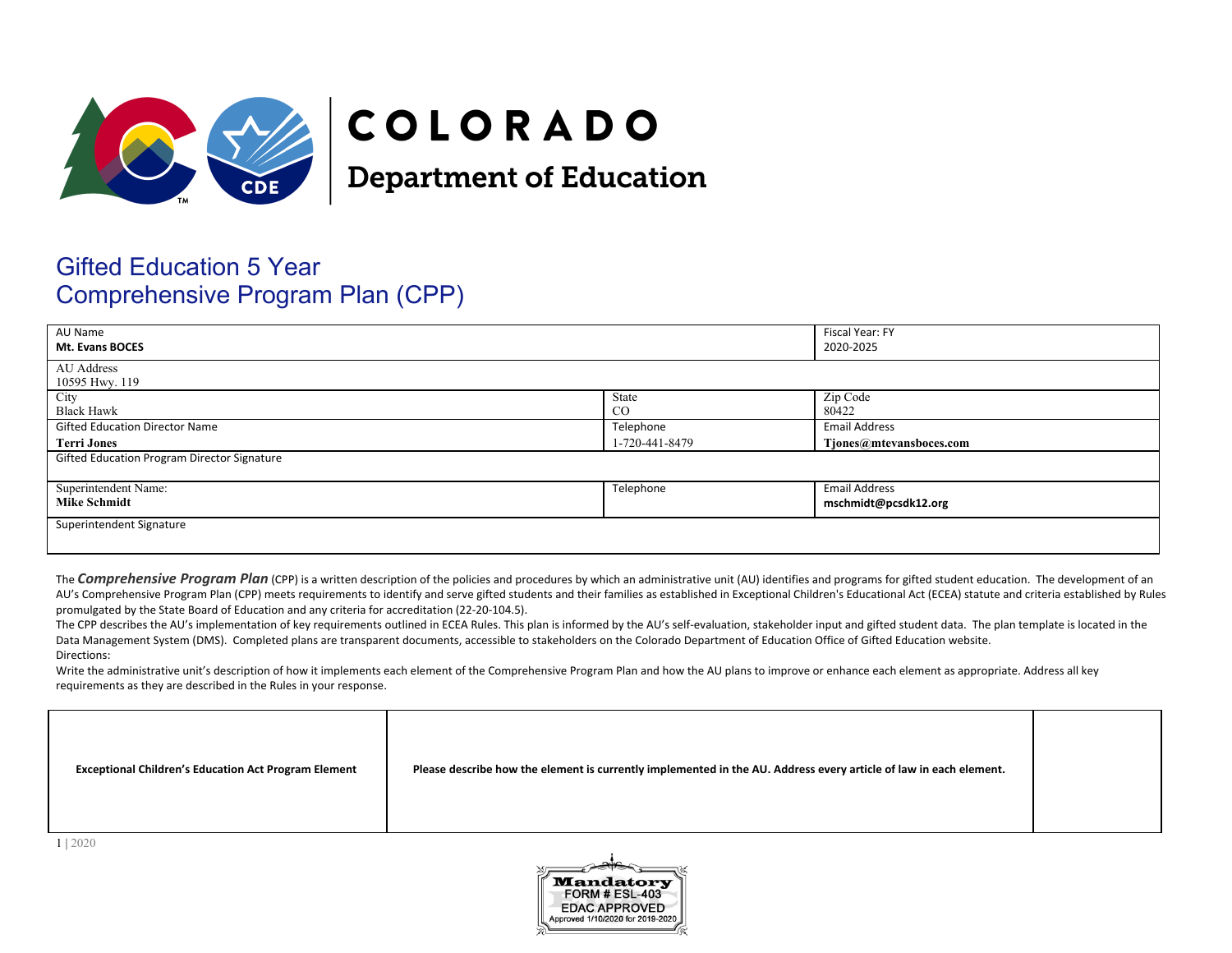| <b>Procedures for Parent, Family, and Student Engagement</b>                                                                   |                                                                                                                                                                                       |  |
|--------------------------------------------------------------------------------------------------------------------------------|---------------------------------------------------------------------------------------------------------------------------------------------------------------------------------------|--|
| 12.02(2)(a)                                                                                                                    | The philosophy of Mount Evans BOCES is to provide an educational environment that<br>recognizes the unique talent, intellectual, academic, and social/emotional needs of gifted       |  |
| 12.02(2)(a)(i) The program plan shall describe how the AU<br>implements parent, family, and student engagement and             | students. Students who possess exceptional gifts and talents should be granted the                                                                                                    |  |
| communication with regard to gifted education programs that<br>include, but are not limited to: how parents are informed about | direction, time, encouragement, and resources to maximize their potential. Thus the                                                                                                   |  |
| access to identification procedures; ways to educate parents<br>and families about giftedness or parenting gifted students;    | BOCES is committed to consistent and effective communication with staff and families                                                                                                  |  |
| information about involvement and progress reporting; what                                                                     | regarding identification, programming, Advanced Learning Plan (ALP) development, and<br>student achievement.                                                                          |  |
| programming options are available to match student strengths<br>and challenges; information about concurrent enrollment; how   |                                                                                                                                                                                       |  |
| to be involved in college and career planning; primary<br>languages in the AU, and ways parents and families may               | The Gifted Coordinators and Assistant Director/Director meet monthly to review data,                                                                                                  |  |
| participate in the school community.                                                                                           | identification processes, current and future programming, and a review of instructional                                                                                               |  |
| 12.02(2)(a)(ii) In multi-district AUs and BOCES, methods of                                                                    | materials. Minutes are shared with the district Superintendents and BOCES Executive<br>Director, if meeting with the Assistant Director. Information is then disseminated to          |  |
| engagement and communication may vary based upon<br>individual district procedures, but each district must have a              | district stakeholders.                                                                                                                                                                |  |
| plan for parent, family, and student communication and                                                                         |                                                                                                                                                                                       |  |
| engagement.                                                                                                                    | One platform, Mt. Evans BOCES website, provides a variety of information on gifted                                                                                                    |  |
|                                                                                                                                | education such as contact information for the district gifted coordinators and the BOCES<br>Assistant Director/Executive Director, the definition of giftedness adopted by the BOCES, |  |
|                                                                                                                                | an explanation of all of the identification processes aligned with the state, and resources                                                                                           |  |
|                                                                                                                                | for parents. Furthermore, each district's web site has a link to the information contained                                                                                            |  |
|                                                                                                                                | on the MT Evans BOCES website. The website is updated periodically to reflect additions                                                                                               |  |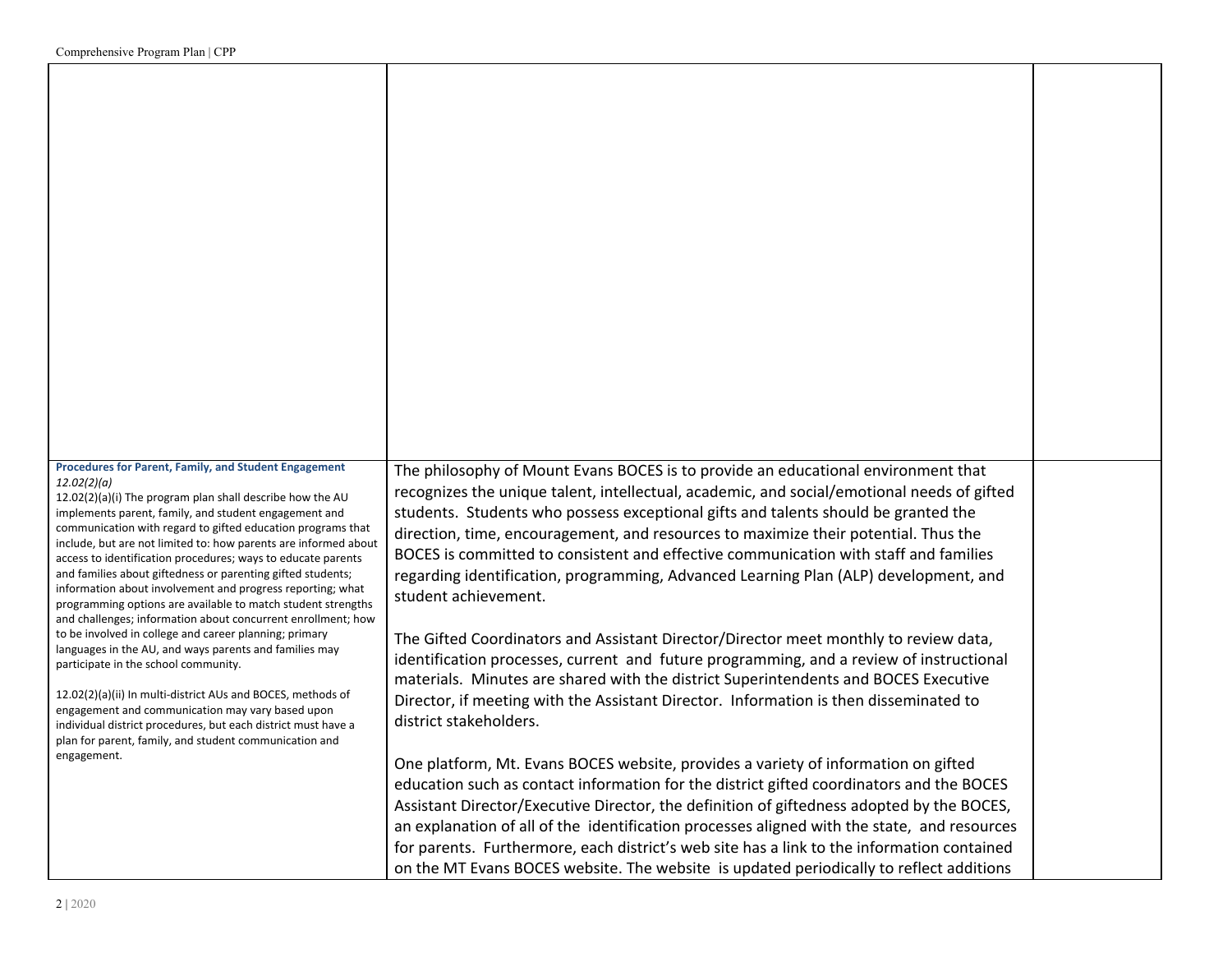| to the areas of identification, programming, and provides communication for students and<br>families on upcoming events and/or topics of interest.                                                                                                                                                                                                                                                                                                                                                                                                                                                                                                                                                                                                                                                                                                                                                                                                                                                                                                                                                                             |  |
|--------------------------------------------------------------------------------------------------------------------------------------------------------------------------------------------------------------------------------------------------------------------------------------------------------------------------------------------------------------------------------------------------------------------------------------------------------------------------------------------------------------------------------------------------------------------------------------------------------------------------------------------------------------------------------------------------------------------------------------------------------------------------------------------------------------------------------------------------------------------------------------------------------------------------------------------------------------------------------------------------------------------------------------------------------------------------------------------------------------------------------|--|
| In order to provide information on the social/emotional needs of gifted learners, Padlets,<br>an online virtual "bulletin" board, where coordinators can collaborate, reflect, share links<br>and pictures, in a secure location are being sent. Padlets will also contain events and/or<br>contests and competitions that may be of interest to gifted students and their families.                                                                                                                                                                                                                                                                                                                                                                                                                                                                                                                                                                                                                                                                                                                                           |  |
| Newsletters will be disseminated to stakeholders. Content may include information on<br>field trips, district level gifted programming, upcoming events/contests, parent resources,<br>and survey results. District contact information is also included in each quarterly<br>newsletter.                                                                                                                                                                                                                                                                                                                                                                                                                                                                                                                                                                                                                                                                                                                                                                                                                                      |  |
| In order to create meaningful Advanced Learning Plans, student, parent, and teacher input<br>is needed. Students will work collaboratively with the gifted coordinators to develop<br>personalized ALP goals that are aligned to the Colorado Academic Standards (CAS), the<br>Career Tech Ed Standards (CTE), and for affective goals, the National Association for Gifted<br>Children (NAGC). Parent and teacher input will be obtained either through a pre ALP<br>meeting, attendance at the ALP meeting, the completion of a checklist/online survey, or<br>information gathered through a phone call. This involvement will be documented in the<br>ALP. If a member is unable to attend, prior to the meeting, feedback will be obtained,<br>documented, and incorporated into the development of the ALP.<br>The gifted education team will provide a copy of the ALP to families within two weeks<br>after the first reporting period in each district. In order to maintain updated<br>communication on ALP progress, the Mt. Evans BOCES will inform families on the<br>progress of ALP goals for Quarters 2 and 4. |  |
| For secondary students, information about concurrent enrollment and how to be involved<br>in college and career planning are discussed at the ALP meetings. Gifted Coordinators, in<br>collaboration with the counselors and students, review each student's four year plan,<br>revise as needed, and provide assistance for college and career planning. Embedding<br>Advanced Learning Plans into the Individual Career Plans (ICAPs) is a work in progress.                                                                                                                                                                                                                                                                                                                                                                                                                                                                                                                                                                                                                                                                 |  |
| Another method to foster family communication and involvement, is scheduling the<br>transition meetings in the spring for students moving to a new building. These meetings<br>inform teachers of a child's area of giftedness, strengths, and interests. Mt. Evans BOCES<br>will ensure that transition meetings are held in the spring and will include, when possible,<br>the attendance of the parent, new teacher, gifted coordinator, and student.                                                                                                                                                                                                                                                                                                                                                                                                                                                                                                                                                                                                                                                                       |  |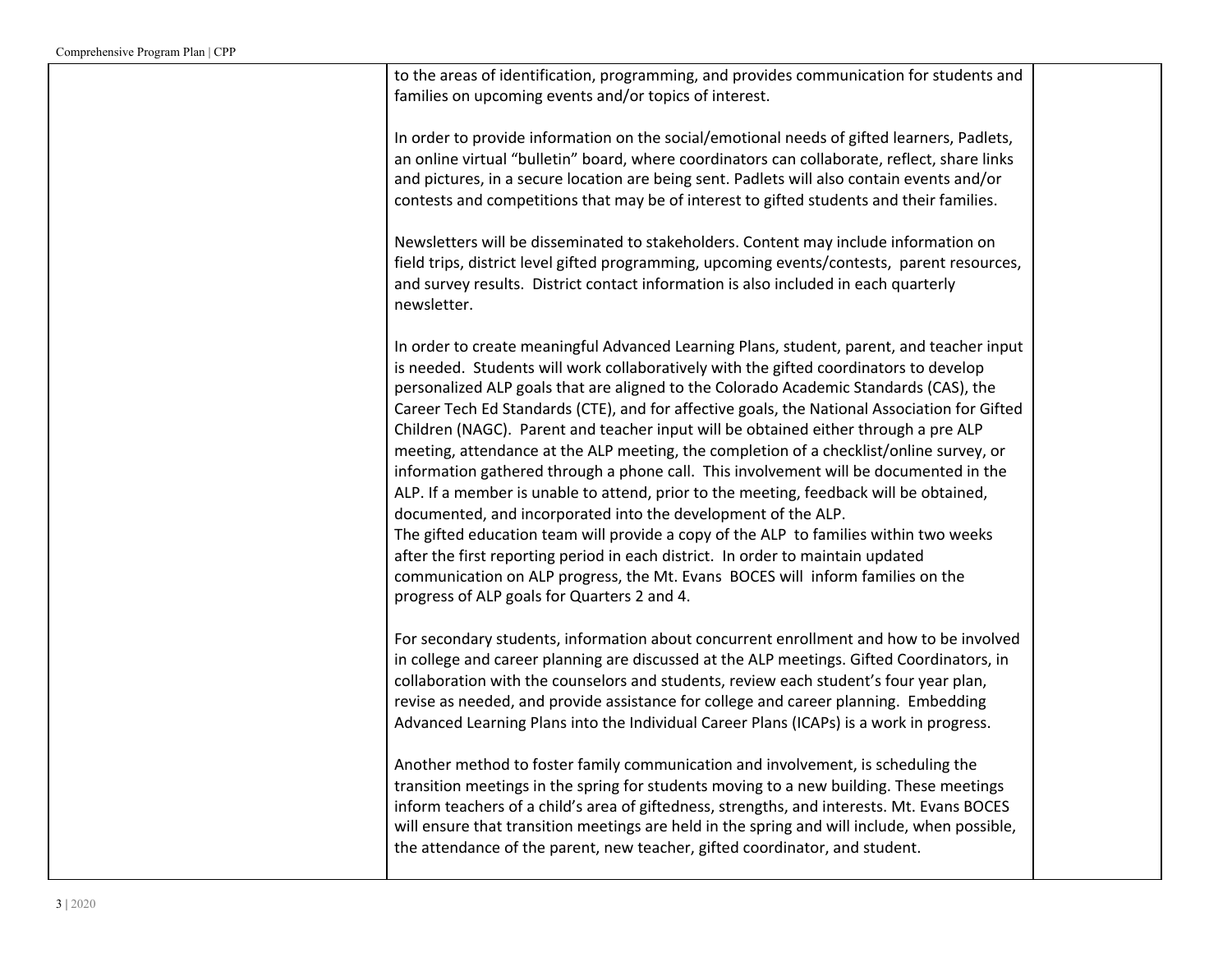|                                                                                                                                                                                                                                                                                                                                                                                 | Mt. Evans BOCES maintains communication with the district superintendents through the<br>quarterly Superintendent Advisory Council (SAC), email, and other face-to-face meetings<br>as needed. Upon a Superintendent's request, presentations on gifted services are<br>available to district boards. The Unified Improvement Plan is a district led plan. Prior to<br>the completion of the UIP, the gifted coordinators will review with their superintendent<br>the data to provide feedback on the targets. The UIPs will be annually posted on the<br>Department of Education's website. |  |
|---------------------------------------------------------------------------------------------------------------------------------------------------------------------------------------------------------------------------------------------------------------------------------------------------------------------------------------------------------------------------------|-----------------------------------------------------------------------------------------------------------------------------------------------------------------------------------------------------------------------------------------------------------------------------------------------------------------------------------------------------------------------------------------------------------------------------------------------------------------------------------------------------------------------------------------------------------------------------------------------|--|
|                                                                                                                                                                                                                                                                                                                                                                                 | Stakeholder surveys will be sent to obtain input on their perspectives of gifted education<br>identification, programming, and services within their districts. This information will be<br>utilized as part of the gifted education review process and will be used to revise the<br>BOCES's comprehensive gifted education plan.                                                                                                                                                                                                                                                            |  |
| Definition of "Gifted Student" 12.02(2)(b)<br>12.02(2)(b) The program plan shall include a written definition<br>that is the same as or substantially similar to the definition of<br>"gifted student" specified in section 12.01(16) of these Rules.<br>This definition shall serve as the basis for the implementation<br>of all other program plan elements described below. | The Mt. Evans BOCES uses the definition of "gifted student" specified in section 12.01(16)<br>of Rules: "Gifted and talented children" means those persons between the ages of five<br>and twenty-one whose abilities, talents, and potential for accomplishment are so<br>exceptional or developmentally advanced that they require special provisions to meet<br>their educational programming needs. Children under five who are gifted may also be<br>provided with early childhood special educational services.                                                                         |  |
|                                                                                                                                                                                                                                                                                                                                                                                 | Gifted students include gifted students with disabilities (i.e. twice-exceptional) and<br>students with exceptional abilities or potential from all socio-economic and ethnic,<br>cultural populations. Gifted students are capable of high performance, exceptional<br>production, or exceptional learning behavior by virtue of any or a combination of<br>these areas of giftedness:                                                                                                                                                                                                       |  |
|                                                                                                                                                                                                                                                                                                                                                                                 | General or specific intellectual ability                                                                                                                                                                                                                                                                                                                                                                                                                                                                                                                                                      |  |
|                                                                                                                                                                                                                                                                                                                                                                                 | Specific academic aptitude<br>Creative or productive thinking                                                                                                                                                                                                                                                                                                                                                                                                                                                                                                                                 |  |
|                                                                                                                                                                                                                                                                                                                                                                                 | Leadership abilities                                                                                                                                                                                                                                                                                                                                                                                                                                                                                                                                                                          |  |
|                                                                                                                                                                                                                                                                                                                                                                                 | Visual arts, performing arts, musical or psychomotor abilities                                                                                                                                                                                                                                                                                                                                                                                                                                                                                                                                |  |
|                                                                                                                                                                                                                                                                                                                                                                                 | This definition drives services and programs and sets the stage for the beliefs surrounding<br>gifted education; who should be identified, how identification should occur, programming                                                                                                                                                                                                                                                                                                                                                                                                       |  |
|                                                                                                                                                                                                                                                                                                                                                                                 | options, and resultant services. Thus, the definition serves as the basis for the                                                                                                                                                                                                                                                                                                                                                                                                                                                                                                             |  |
|                                                                                                                                                                                                                                                                                                                                                                                 | implementation of the Mt. Evans BOCES gifted program plan elements. These elements<br>include the valid and consistent identification procedures utilizing a body of evidence,                                                                                                                                                                                                                                                                                                                                                                                                                |  |
|                                                                                                                                                                                                                                                                                                                                                                                 | development of ALPs with rigorous goals that align to each student's strength area(s),                                                                                                                                                                                                                                                                                                                                                                                                                                                                                                        |  |
|                                                                                                                                                                                                                                                                                                                                                                                 | programming options such as push in and push out support, early access, acceleration,                                                                                                                                                                                                                                                                                                                                                                                                                                                                                                         |  |
|                                                                                                                                                                                                                                                                                                                                                                                 | and/or concurrent enrollment. All districts support this definition and the provisions for                                                                                                                                                                                                                                                                                                                                                                                                                                                                                                    |  |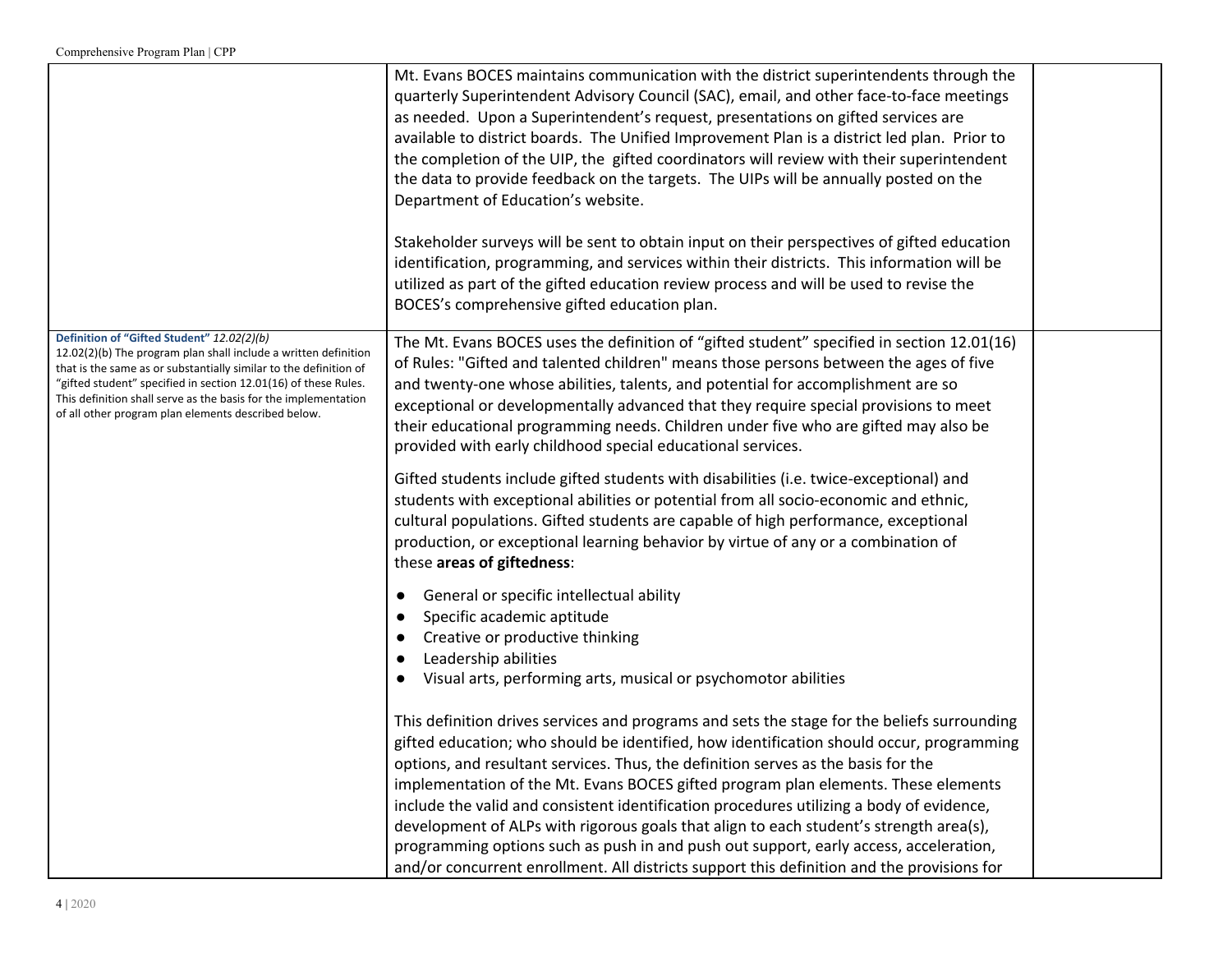|                                                                                                                                    | gifted services.                                                                               |  |
|------------------------------------------------------------------------------------------------------------------------------------|------------------------------------------------------------------------------------------------|--|
| Identification Procedures 12.02(2)(c)                                                                                              | Mt Evans BOCES is committed to identifying giftedness in all student groups, including         |  |
| The program plan shall describe the assessment process used<br>by the AU for identifying students who meet the definition          | students with disabilities. Identification procedures include a step-by-step process for       |  |
| specified in section 12.01(16) and for identifying the                                                                             | identification of elementary through secondary students. The gifted coordinators have          |  |
| educational needs of gifted students. The assessment process                                                                       | aligned identification practices for language arts, including the division into reading and    |  |
| shall recognize a student's exceptional abilities or potential,                                                                    | writing, and math to ensure consistency.                                                       |  |
| interests, and needs in order to guide student instruction and<br>individualized planning and programming. In traditionally        |                                                                                                |  |
| underrepresented student groups and visual/music/performing                                                                        |                                                                                                |  |
| arts student groups or talent pools, identification may require                                                                    | Though the BOCES definition includes all areas of giftedness, and the processes and            |  |
| the collection of student information over time, using                                                                             | procedures are valid, reliable, and consistent among the three districts, for the areas        |  |
| additional data points from a response to intervention<br>approach, or additional assessment. The AU identification                | currently being identified, general or specific intellectual ability, specific academic        |  |
| procedures shall include, but need not be limited to:                                                                              | aptitude and creativity. Criteria for leadership, and visual arts, performing arts, music, and |  |
|                                                                                                                                    | psychomotor abilities has been developed. Gifted coordinators have presented to                |  |
| $12.02(2)(c)(i)$ A method(s) to ensure equal and equitable access<br>for all students. The program plan shall describe the efforts | teachers information on all areas of giftedness. The online procedural guides reflect all      |  |
| that the AU will make to identify gifted students from all                                                                         | areas of identification.                                                                       |  |
| populations, including preschool (if applicable) through twelfth                                                                   |                                                                                                |  |
| grade students, minority students, economically diverse                                                                            | Criteria for areas of giftedness in creativity, leadership, visual arts, performing arts,      |  |
| students, culturally diverse students, students with limited<br>English proficiency and children with disabilities;                | musical, and psychomotor abilities have been established. The BOCES will review, revise,       |  |
|                                                                                                                                    | and refine identification procedures and tools to ensure compliance with Statute               |  |
| $12.02(2)(c)(ii)$ Referral procedures that seek referrals from a                                                                   |                                                                                                |  |
| variety of sources, and screening procedures used for                                                                              | 12.02(1)(0) and promote identification in all areas of giftedness, for all grade levels, as    |  |
| conducting identification assessment. Every AU is strongly<br>encouraged to include optional universal screening in                | stated in the BOCES' definition. Through professional development to teachers there has        |  |
| identification procedures;                                                                                                         | been an added emphasis on finding talents.                                                     |  |
|                                                                                                                                    |                                                                                                |  |
| 12.02(2)(c)(iii) A timeline of no more than 30 school days after                                                                   | The gifted education team has developed a list of talent pool programming options for          |  |
| a referral to determine whether a student will continue with<br>formal identification assessment, or will receive talent pool      | Performing Arts, Visual Arts, Dance, Music, Creativity, Leadership, and Psychomotor            |  |
| designation;                                                                                                                       | through consultation with the specials teachers in each building in the three districts.       |  |
|                                                                                                                                    |                                                                                                |  |
| $12.02(2)(c)(iv)$ Implementation of assessments that align with                                                                    | Mt Evans BOCES utilizes a variety of screening procedures which are referenced in the          |  |
| the purpose of identifying exceptionality in the categories of<br>giftedness, and in traditionally underrepresented populations.   | graphic below. Each year, the three districts administer the CogAT to the second grade.        |  |
| The AU may choose local assessment tools from the                                                                                  |                                                                                                |  |
| Department's chart of common and varied assessment tools                                                                           | The BOCES uses online administration of the CogAT. Teachers received training on the use       |  |
| used in identification;                                                                                                            | of the online system and use of data reports.                                                  |  |
| 12.02(2)(c)(v) Collection of data for a body of evidence that                                                                      |                                                                                                |  |
| includes, but is not limited to: assessment results from multiple                                                                  | Another screening strategy is the use of the co-teaching model. As the gifted coordinators     |  |
| sources and multiple types of data (i.e. qualitative and                                                                           | provide more co-teaching opportunities, upon observation of students in the classroom          |  |
| quantitative data about achievement, cognitive ability,<br>performance, parent and teacher input, motivation and                   | setting, they can provide ideas and strategies for students, especially those K-2, that may    |  |
| observations of gifted characteristics/behaviors). The body of                                                                     | possess gifts and talents.                                                                     |  |
| evidence contains data to identify the strength area defined in                                                                    |                                                                                                |  |
| the definition of gifted children and determine appropriate                                                                        | <b>Figure 1 Referral Sources</b>                                                               |  |
| programming services. These same categories are used in data<br>collection and for developing the ALP;                             |                                                                                                |  |
|                                                                                                                                    |                                                                                                |  |
|                                                                                                                                    |                                                                                                |  |
| 5 2020                                                                                                                             |                                                                                                |  |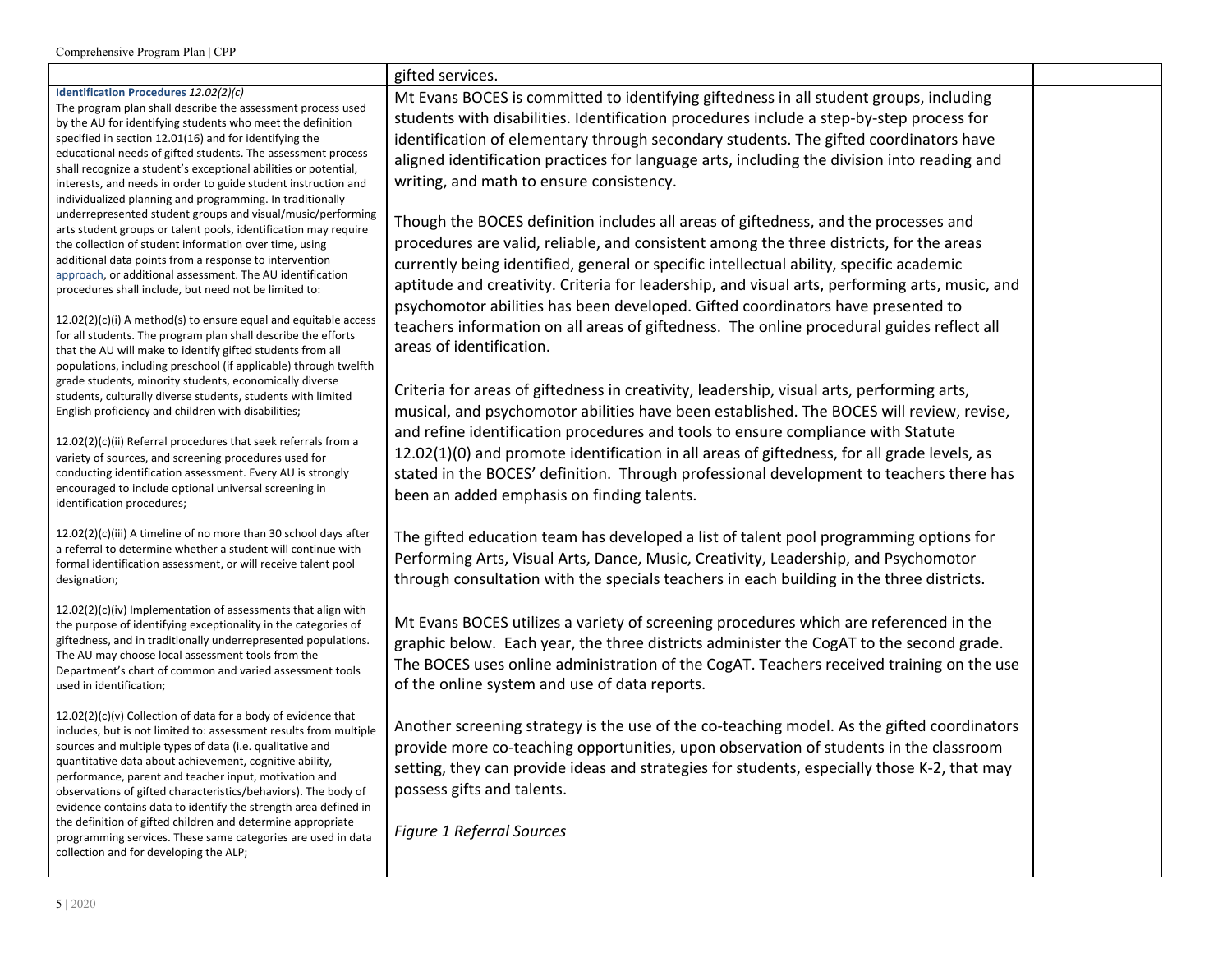12.02(2)(c)(vi) A review team procedure; and that includes at least one person trained or endorsed in gifted identification and programming;

12.02(2)(c)(vii) A review team procedure for determining identification or a talent pool designation from a body of evidence and for developing individualized ALPs for identified students. When only cognitive ability assessment data meets criteria in a body of evidence, the review team may determine that the student is identified with general or specific intellectual ability. This identification meets the condition of portability.

12.02(2)(c)(viii) A determination letter for parents and school files describing the decision of the review team, and area(s) of giftedness if the student is found to have exceptional abilities; and

12.02(2)(c)(ix) A communication procedure by which parents are made aware of the identification assessment process for their student, understand the results of the determination, and engage in the development and review of the student's ALP.



Referrals are generated through a variety of sources as indicated in Figure 1. The gifted education team, which consists of the Mt. Evans BOCES Assistant Director/Director and the three Gifted Education Coordinators from the Clear Creek School District, the Gilpin County School District, and Platte Canyon School District, has revised the referral process to include a teacher checklist, a handout on Bright vs Gifted to be given to the person making the referral, and a request for documentation of interventions developed. As with the process for reviewing CogAT results, the referral will be reviewed by the gifted team in each building for a determination of next steps. This includes a thorough review of academic data, work samples, and behavioral characteristics observed by the teacher and parents. The Mt Evans BOCES will provide information on the referral process once a year at staff meetings and maintain updated referral information on the website.

# *Figure 2 Gifted Referral Flow Chart*

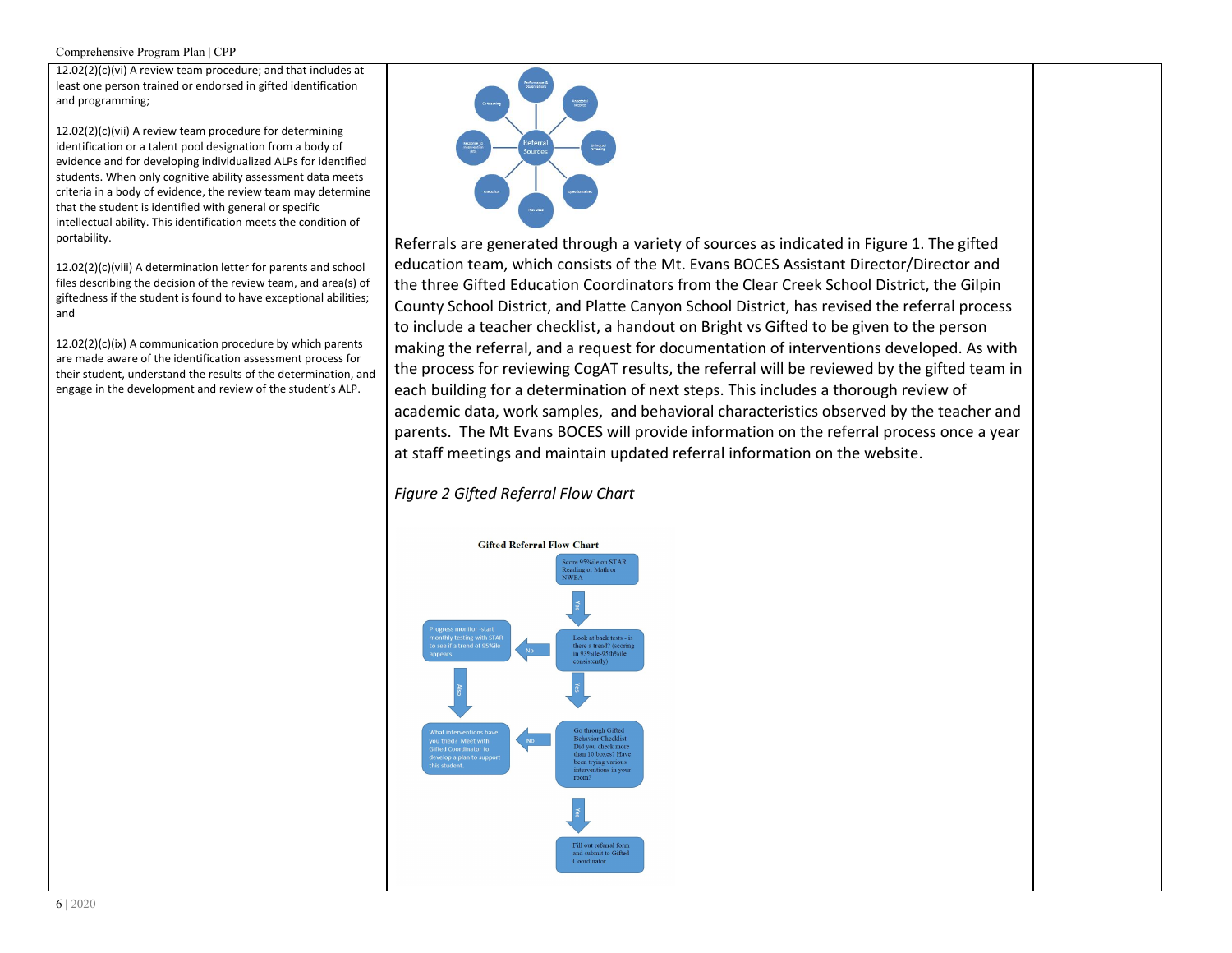|                                                                                                                                                                                                                                                                                                                                                                                                                                                                                                                                                                                                                                                                                                                                                                                                                                                                                                                                       |                     | The Mt. Evans BOCES is committed to working with educators to strengthen<br>understanding of the differences in the characteristics of the underrepresented<br>identifying students receiving Free and Reduced Meals for gifted services. |                                                                                                                                                                                               | understanding of giftedness and how gifted characteristics may be similar yet different for<br>various groups, the importance of unbiased identification, and flexible programming with<br>a strong family component. Thus, the BOCES will work with educators to increase their<br>population of gifted learners by providing meaningful professional development with<br>follow-up. The Mt Evans BOCES will provide activities, resources, and information via<br>presentations, newsletters, emails, and/or a book studies on the characteristics of under<br>identified children and will develop and implement quality procedures and processes for                                                                                                                                                                                                   |  |
|---------------------------------------------------------------------------------------------------------------------------------------------------------------------------------------------------------------------------------------------------------------------------------------------------------------------------------------------------------------------------------------------------------------------------------------------------------------------------------------------------------------------------------------------------------------------------------------------------------------------------------------------------------------------------------------------------------------------------------------------------------------------------------------------------------------------------------------------------------------------------------------------------------------------------------------|---------------------|-------------------------------------------------------------------------------------------------------------------------------------------------------------------------------------------------------------------------------------------|-----------------------------------------------------------------------------------------------------------------------------------------------------------------------------------------------|------------------------------------------------------------------------------------------------------------------------------------------------------------------------------------------------------------------------------------------------------------------------------------------------------------------------------------------------------------------------------------------------------------------------------------------------------------------------------------------------------------------------------------------------------------------------------------------------------------------------------------------------------------------------------------------------------------------------------------------------------------------------------------------------------------------------------------------------------------|--|
| <b>Criteria for Determining Exceptional Ability (Giftedness) or</b><br>Talent Pool 12.02(2)(d)<br>12.02(2)(d)(i) For each category of giftedness defined in<br>12.01(16), criteria for exceptional ability means: 95 percentile<br>or above on a standardized nationally normed test or<br>observation tool, or a rating on a performance assessment that<br>indicates exceptionality/distinguished compared to age mates.<br>$12.02(2)(d)(ii)$ Not meeting criteria on a single assessment tool<br>shall not prevent further data collection or consideration for<br>identification, if other indicators suggest exceptional potential<br>as observed in a body of evidence.<br>12.02(2)(d)(iii) Criteria for screening assessments is a score<br>range less than the 95 percentile ranking or results on<br>observation/performance assessment tools as determined by<br>the AU to determine referrals, further data collection and |                     | Qualifying data may include norm-referenced tests, criterion-referenced tests,<br>assessments utilized for gifted identification.                                                                                                         |                                                                                                                                                                                               | The identification process requires the collection of a body of evidence (BOE) that includes<br>qualitative and quantitative data from multiple sources and multiple types. Not meeting<br>criteria on a single assessment does not prevent further consideration for identification.<br>norm-referenced observation scales, and work samples, and performance evaluations.<br>Additional data may include anecdotal records, interviews, and observations. In each<br>district, a second grade screening is completed for all second graders in the fall of each<br>year. Criteria for screening is a score range less than 95th percentile, used to determine<br>further data collection or talent pool designation. The assessment process for identifying<br>students who meet a definition utilizes valid and reliable assessments. Table 1 lists the |  |
| observation, and/or formation of student talent pools.                                                                                                                                                                                                                                                                                                                                                                                                                                                                                                                                                                                                                                                                                                                                                                                                                                                                                |                     | Table 1 Gifted Identification Assessment Matrix-Achievement Measures                                                                                                                                                                      |                                                                                                                                                                                               |                                                                                                                                                                                                                                                                                                                                                                                                                                                                                                                                                                                                                                                                                                                                                                                                                                                            |  |
|                                                                                                                                                                                                                                                                                                                                                                                                                                                                                                                                                                                                                                                                                                                                                                                                                                                                                                                                       | <b>Data Sources</b> | <b>Gilpin</b>                                                                                                                                                                                                                             | <b>Platte</b>                                                                                                                                                                                 | <b>Clear Creek</b>                                                                                                                                                                                                                                                                                                                                                                                                                                                                                                                                                                                                                                                                                                                                                                                                                                         |  |
|                                                                                                                                                                                                                                                                                                                                                                                                                                                                                                                                                                                                                                                                                                                                                                                                                                                                                                                                       | Reading             | STAR Reading(fall,<br>winter, spring) Colorado<br><b>State Assessment</b><br>(CMAS)(Spring),<br>Woodcock-Johnson-IV<br>Reading subtests;<br>NWEA (K-1-2 Spring of<br>each year); PSAT<br>9th/10th Spring; TERA<br>K-2nd; DIBELS K-3rd     | NWEA, 1st-8th (Fall,<br>Winter, and Spring),<br>Colorado State<br>Assessment (Spring)<br>Woodcock-Johnson-IV<br>Reading subtests;<br>PSAT 9th and 10th<br>Spring, TERA K-2nd;<br>DIBELS k-3rd | NWEA 1st-8th(Fall,<br>Winter, and Spring),<br>Colorado State<br>Assessment (Spring),<br>Woodcock-Johnson-IV<br>Reading subtests; PSAT<br>9th/10th Spring, TERA<br>K-2nd; DIBELS K-3rd                                                                                                                                                                                                                                                                                                                                                                                                                                                                                                                                                                                                                                                                      |  |
|                                                                                                                                                                                                                                                                                                                                                                                                                                                                                                                                                                                                                                                                                                                                                                                                                                                                                                                                       | Writing             | <b>District Writing Rubric</b>                                                                                                                                                                                                            | NWEA (Fall, Winter,                                                                                                                                                                           | NWEA (Fall, Winter, and                                                                                                                                                                                                                                                                                                                                                                                                                                                                                                                                                                                                                                                                                                                                                                                                                                    |  |

(fall, winter, spring), Colorado State Assessment , WIAT-III writing subtests; Test of Written Language,

and Spring), Colorado State Assessment

Spring), Colorado State Assessment (Spring) WIAT-III writing subtests,

Test of Written Language, Writing

(Spring) WIAT-III writing subtests, Test of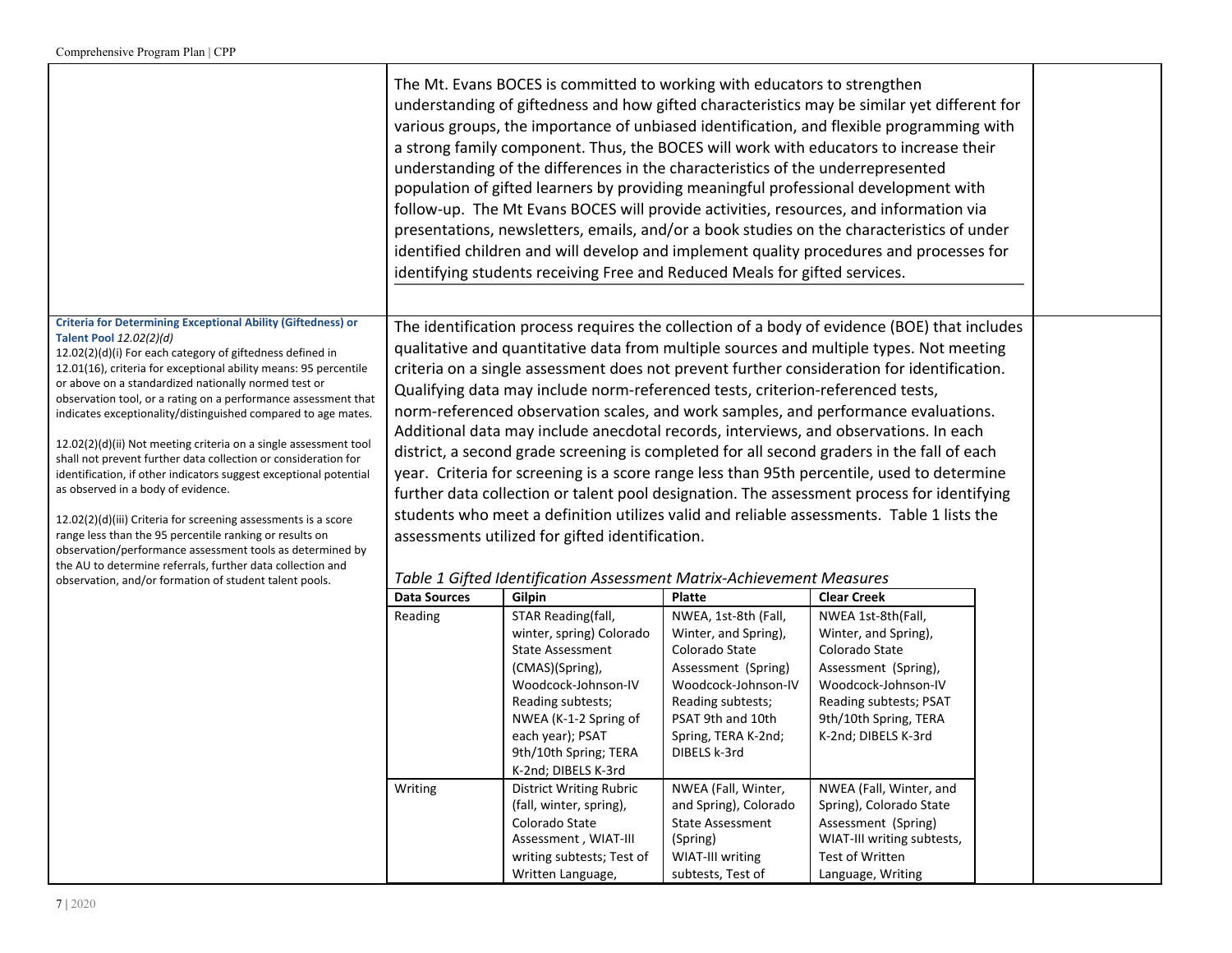|                                                                                                                                                                      | Writing Portfolio,<br>Woodcock-Johnson-IV                                                                                                                                                      | Written Language;<br>Writing Portfolio,<br>Woodcock-Johnson-IV                                                                                                                          | Portfolio,<br>Woodcock-Johnson-IV                                                                                                                                                                   |  |
|----------------------------------------------------------------------------------------------------------------------------------------------------------------------|------------------------------------------------------------------------------------------------------------------------------------------------------------------------------------------------|-----------------------------------------------------------------------------------------------------------------------------------------------------------------------------------------|-----------------------------------------------------------------------------------------------------------------------------------------------------------------------------------------------------|--|
| Math                                                                                                                                                                 | STAR Math grades K-8<br>(fall, winter, spring),<br>CMAS (spring), PSAT<br>9th/10th Spring; TEMA<br>$K-2nd$ ,<br>Woodcock-Johnson-IV<br>math                                                    | NWEA grades 1st-8th<br>(Fall, Winter, and<br>Spring), Colorado<br><b>State Assessment</b><br>(Spring), PSAT<br>9th/10th Spring;<br>TEMA K-2nd,<br>Woodcock-Johnson-IV                   | <b>NWEA</b> grades<br>1st-8th(Fall, Winter, and<br>Spring), Colorado State<br>Assessment (Spring),<br>PSAT 9th/10th Spring;<br>TEMA K-2nd,<br>Woodcock-Johnson-IV                                   |  |
| Science                                                                                                                                                              | CMAS, grades 5 and 8<br>(Spring)<br>Portfolio,<br>Woodcock-Johnson-IV<br><b>Science Subtest</b>                                                                                                | CMAS, grades 5 and 8<br>(Spring)<br>Portfolio,<br>Woodcock-Johnson-IV<br><b>Science Subtest</b>                                                                                         | CMAS, grades 5 and 8<br>(Spring)<br>Portfolio,<br>Woodcock-Johnson-IV<br><b>Science Subtest</b>                                                                                                     |  |
| <b>Social Studies</b>                                                                                                                                                | CMAS grades 4 and 7<br>Portfolio                                                                                                                                                               | CMAS grades 4 and 7<br>Portfolio                                                                                                                                                        | CMAS grades 4 and 7<br>Portfolio                                                                                                                                                                    |  |
| World Languages                                                                                                                                                      | AP Language Exam<br>Portfolio                                                                                                                                                                  | AP Language Exam,<br>Portfolio                                                                                                                                                          | AP Language Exam,<br>Portfolio                                                                                                                                                                      |  |
| <b>Behavior Ratings</b><br>for General<br>Intellectual<br>Ability, Language<br>Arts,<br>Mathematics,<br>Science, Social<br>Studies,<br>Creativity, and<br>Leadership | SIGS-Home<br>SIGS-School                                                                                                                                                                       | SIGS-Home<br>SIGS-School                                                                                                                                                                | SIGS-Home<br>SIGS-School                                                                                                                                                                            |  |
| Creativity                                                                                                                                                           | Torrance Test of<br>Creativity<br>Portfolio<br>Student Reflection on<br>each portfolio artifact<br>SIGS Home and School                                                                        | Torrance Test of<br>Creativity<br>Portfolio<br>Student Reflection on<br>each portfolio artifact<br>SIGS Home and School                                                                 | Torrance Test of<br>Creativity<br>Portfolio<br>Student Reflection on<br>each portfolio artifact<br>SIGS Home and School                                                                             |  |
| Other                                                                                                                                                                | <b>Work Samples</b><br>Performance Rubrics<br>Interviews<br><b>Classroom Observations</b><br>Portfolios<br>(SAGES-2) K-8th<br>Math/Science Subtest;<br>Language Arts/Social<br>Studies subtest | <b>Work Samples</b><br><b>Performance Rubrics</b><br>Interviews<br>Classroom<br>Observations<br>Portfolios<br>SAGES-2 K-8th<br>Math/Science<br>Subtest; Language<br>Arts/Social Studies | <b>Work Samples</b><br><b>Performance Rubrics</b><br>Interviews<br><b>Classroom Observations</b><br>Portfolios<br>SAGES-2 K-8th<br>Math/Science Subtest;<br>Language Arts/Social<br>Studies subtest |  |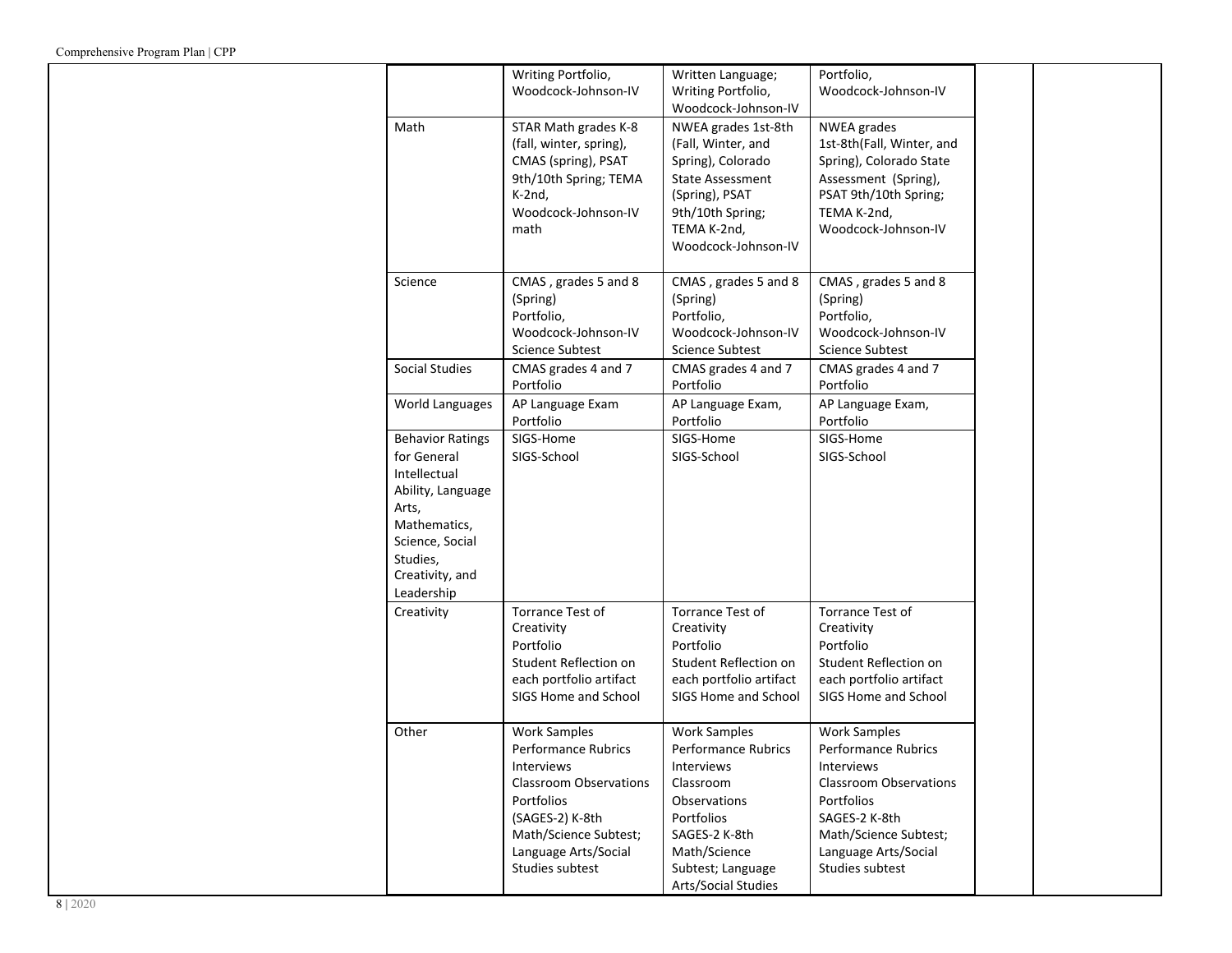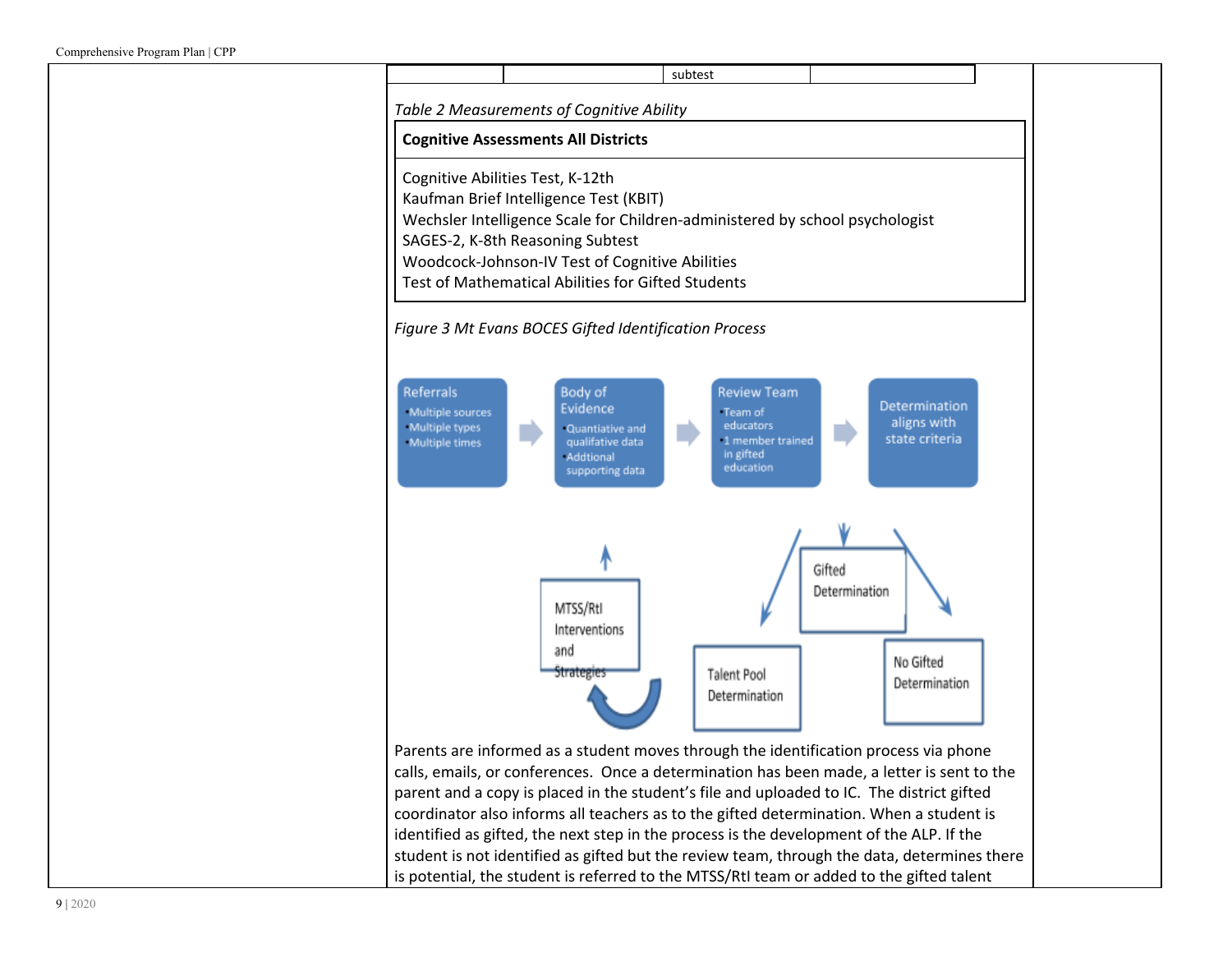|                                                                                                                                                                                                                                                                                                                                                                                                                                                                                                                                                                                                                                                                                                                                                                                                                                                                                                                                                                                                                                                                                                                                                                                                                                                                                                                                                                                                                                                                                                                      | pool for interventions to develop talent. A variety of intervention tools have been<br>obtained for use with talent pools, including an online intervention program aligned to<br>state standards. All talent pool/intervention plans are regularly monitored by the gifted<br>coordinator in consultation with the general education teacher. The identification<br>processes and practices will be evaluated annually and revisions made as needed.                                                                                                                                                                                                                                                                                                                                                                                                                                                                                                                                                                                                                                                                                                                                                                                                                                                                                                                                                                                                                                                                                                                                                     |  |
|----------------------------------------------------------------------------------------------------------------------------------------------------------------------------------------------------------------------------------------------------------------------------------------------------------------------------------------------------------------------------------------------------------------------------------------------------------------------------------------------------------------------------------------------------------------------------------------------------------------------------------------------------------------------------------------------------------------------------------------------------------------------------------------------------------------------------------------------------------------------------------------------------------------------------------------------------------------------------------------------------------------------------------------------------------------------------------------------------------------------------------------------------------------------------------------------------------------------------------------------------------------------------------------------------------------------------------------------------------------------------------------------------------------------------------------------------------------------------------------------------------------------|-----------------------------------------------------------------------------------------------------------------------------------------------------------------------------------------------------------------------------------------------------------------------------------------------------------------------------------------------------------------------------------------------------------------------------------------------------------------------------------------------------------------------------------------------------------------------------------------------------------------------------------------------------------------------------------------------------------------------------------------------------------------------------------------------------------------------------------------------------------------------------------------------------------------------------------------------------------------------------------------------------------------------------------------------------------------------------------------------------------------------------------------------------------------------------------------------------------------------------------------------------------------------------------------------------------------------------------------------------------------------------------------------------------------------------------------------------------------------------------------------------------------------------------------------------------------------------------------------------------|--|
| Identification Portability 12.02(2)(e)<br>Identification portability shall be based upon AU<br>implementation of statewide identification procedures<br>required in Section 12.02(2)(c) and use of criteria set for<br>exceptionality in Section 12.02(2)(d) and determination of a<br>student's identification in one or more of the categories of<br>giftedness as described in the state definition of gifted children<br>in Section 12.01(16). Administrative units shall implement<br>procedures for statewide portability of identification that<br>include, but may not be limited to:<br>12.02(2)(e)(i) A requirement that the sending school/district<br>transfer the body of evidence for identification and the ALP<br>with student records when the student moves from one district<br>to another;<br>12.02(2)(e)(ii) Review of the transferred student's ALP within<br>45 school days of start date to determine programming options<br>and services that serve the identified area(s) according to the<br>district and community resources of the receiving district;<br>12.02(2)(e)(iii) If the receiving district finds the body of<br>evidence to be incomplete, the receiving district shall consult<br>with, as practical, the former district, parents, and student and<br>re-evaluate the identification determination; and.<br>12.02(2)(e)(iv) Communication to parents within 60 school days<br>of start date about how the new district will meet the needs<br>outlined in the student's ALP | All gifted students are flagged in the information systems for all three districts. This flag<br>provides a reminder to school secretaries to include gifted records for a student that has<br>transferred to another district upon request for records. When a gifted student transfers<br>into one of the three districts, the gifted coordinator reviews the student's records within<br>45 days of start date to determine programming options and services and within 60 days<br>will communicate to parents about how the student's needs, as outlined in the ALP, will<br>be met. The Mt. Evans BOCES accepts the gifted identification from sending districts. If<br>the review team determines specific identification criteria for an area(s) of giftedness was<br>not followed for an incoming student, the decision may be made to reassess. For out of<br>state students, if the BOE is deemed incomplete, the gifted coordinator will consult with<br>the former district if possible, parents, and students and re-evaluate the identification<br>determination.<br>The student information system, Infinite Campus (IC) is used by two of the three districts<br>to house the Advanced Learning Plan (ALP) and one district uses Alma. A copy of all gifted<br>and talented records for each student are housed in student cumulative folders located in<br>each building. Thus, when a student moves to a new building, the ALP record is available.<br>Additionally, the gifted flag is also viewed by all of the student's teachers as it is a<br>permanent fixture on IC and in Alma. |  |
| Advanced Learning Plan Content 12.02(2)(f)<br>The AU shall develop an ALP for every gifted student according<br>to the student's determined area(s) of giftedness, interests,<br>and instructional and affective needs. The ALP shall be<br>considered in educational planning toward post-secondary<br>readiness outcomes and decision-making concerning<br>subsequent programming for that student and be used in the<br>articulation/transition process, preschool (if applicable)<br>through grade 12. At the high school level ALPs may blend with<br>the student's individualized career and academic plan (ICAP) if<br>all content of the ALP are inclusive in the ICAP which includes<br>achievement and affective goals. The ALP content shall include,<br>but not be limited to:                                                                                                                                                                                                                                                                                                                                                                                                                                                                                                                                                                                                                                                                                                                           | Mt. Evans BOCES is committed to developing an Advanced Learning Plan (ALP) for every<br>gifted student that encompasses a student's strength area(s), interests, instructional, and<br>affective needs. All ALPs are developed during the fall of each school year unless a team<br>determines an ALP needs to be developed in the Spring in preparation for a student's<br>transfer to a new building.<br>Each district's student information system (SIS) houses the ALP. Only team members,<br>including parents through the SIS parent portal, linked through the system can view a<br>student's ALP. This supports student data privacy and maintains the confidentiality of the<br>ALP plan. Furthermore, use of the SIS allows the ALP to travel with the student when they<br>transfer to a new building within each district. When a student leaves a district, their file is                                                                                                                                                                                                                                                                                                                                                                                                                                                                                                                                                                                                                                                                                                                    |  |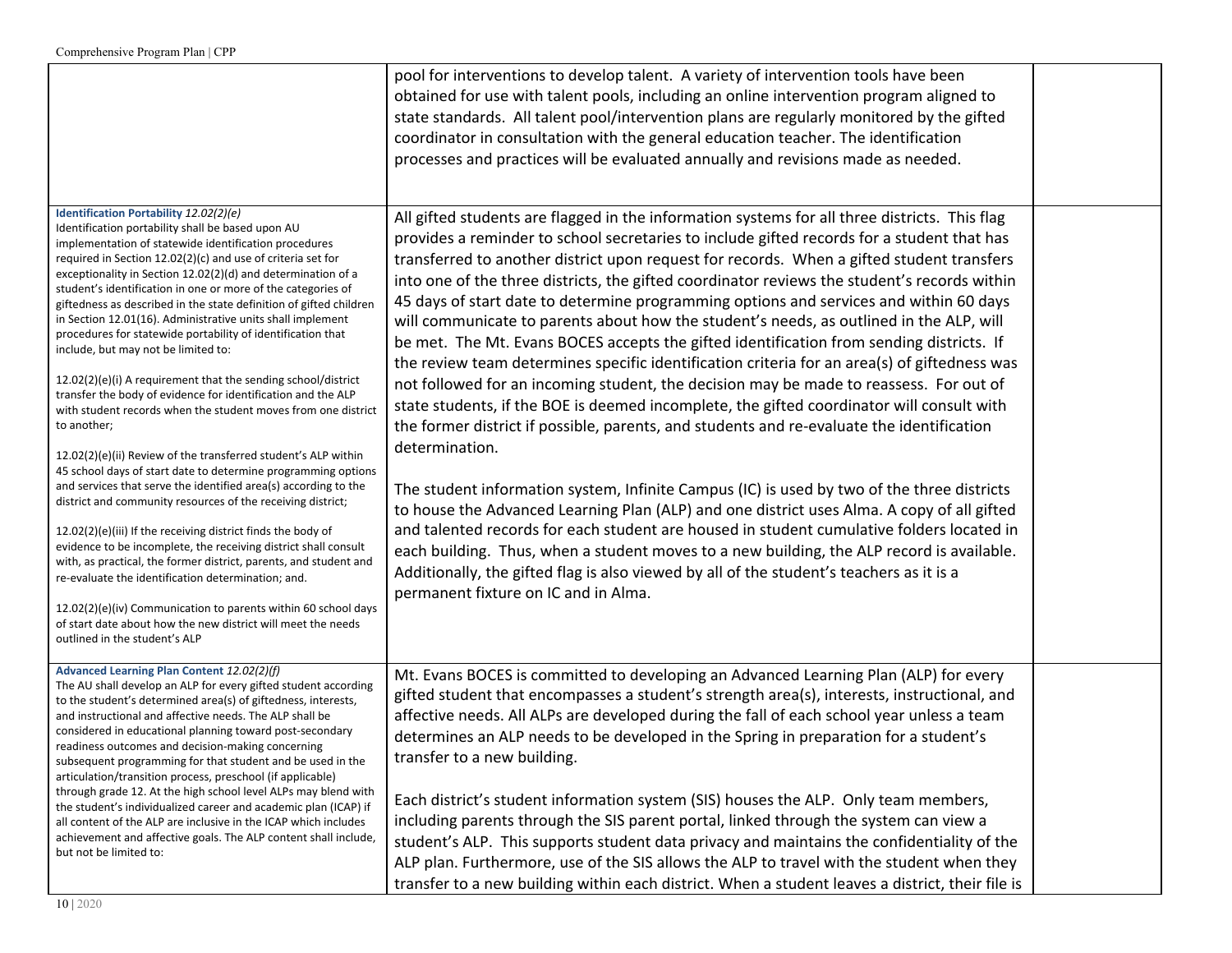| Comprehensive Program Plan   CPP                                                                                                                                                                                                                                                                                                                                                                                                                                                                                                                                                                                                                                                                                                                                                                                                                                                        |                                                                                                                                                                                                                                                                                                                                                                                                                                                                                                                                                                                                                                                                                                 |  |
|-----------------------------------------------------------------------------------------------------------------------------------------------------------------------------------------------------------------------------------------------------------------------------------------------------------------------------------------------------------------------------------------------------------------------------------------------------------------------------------------------------------------------------------------------------------------------------------------------------------------------------------------------------------------------------------------------------------------------------------------------------------------------------------------------------------------------------------------------------------------------------------------|-------------------------------------------------------------------------------------------------------------------------------------------------------------------------------------------------------------------------------------------------------------------------------------------------------------------------------------------------------------------------------------------------------------------------------------------------------------------------------------------------------------------------------------------------------------------------------------------------------------------------------------------------------------------------------------------------|--|
| 12.02(2)(f)(i) A student profile described in a body of evidence.<br>This profile shall be subject to the AU's student records<br>confidentiality guidelines. The local AU determines periodic<br>updates of the student profile, especially in terms of interests,<br>and/or demonstration of previously unidentified strengths;<br>12.02(2)(f)(ii) A working-document section of the ALP. This<br>portion of the ALP records annual measurable, attainable<br>achievement and affective goals and progress. Achievement<br>goals are standards-based statements in strength area(s).<br>Additional achievement goals may be needed to address<br>documented achievement gaps or career interest. Affective<br>goals reflect development of personal, social, communication,<br>leadership, and/or cultural competency;<br>12.02(2)(f)(iii) Description or delineation of supplemental | deactivated in the SIS system.<br>Each district's coordinator houses the hard copies of a student's ALP and Body of Evidence<br>(BOE) from the identification process, and quarterly progress reports in each student's<br>cumulative folder. Should a gifted coordinator maintain a separate student file, when a<br>student leaves a district, the destruction of the ALP file follows the same process as the<br>student's cumulative file.                                                                                                                                                                                                                                                  |  |
| curriculum, activities, specific programs or coursework, specific<br>strategies, and/or extended or expanded learning<br>opportunities available in the AU that match a student's<br>strength area(s) and support the goals;                                                                                                                                                                                                                                                                                                                                                                                                                                                                                                                                                                                                                                                            |                                                                                                                                                                                                                                                                                                                                                                                                                                                                                                                                                                                                                                                                                                 |  |
| $12.02(2)(f)(iv)$ Progress reports that align with the AU's or<br>member district's schedule for parent-reporting and/or<br>conferences about student progress. Adjustments to goals and<br>programming options may occur during any progress reporting<br>period;                                                                                                                                                                                                                                                                                                                                                                                                                                                                                                                                                                                                                      |                                                                                                                                                                                                                                                                                                                                                                                                                                                                                                                                                                                                                                                                                                 |  |
| 12.02(2)(f)(v) Personnel involved in ALP development, and in<br>progress report meetings or conferences, including, but not<br>limited to classroom teacher(s), student, parents, gifted<br>education staff or staff with training in gifted education<br>identification and programming, and support staff as<br>appropriate.                                                                                                                                                                                                                                                                                                                                                                                                                                                                                                                                                          |                                                                                                                                                                                                                                                                                                                                                                                                                                                                                                                                                                                                                                                                                                 |  |
| ALP Procedures and Responsibilities 12.02(2)(g)<br>12.02(2)(g)(ii) Personnel assigned with the responsibility for<br>development and monitoring. At minimum the student's<br>parents and classroom teachers should be familiar with and<br>support ALP goals, and/or write ALP measurable goals<br>according to local procedures. Gifted education resource<br>personnel may assist in the writing of goals, but may not be the<br>sole custodian of the ALP. Goals are written and aligned with<br>classroom tiered instruction and expanded learning<br>opportunities for supplemental or intensive programming;<br>12.02(2)(g)(iii) A method to develop student awareness and<br>active participation in the ALP process;                                                                                                                                                            | A team practice that includes parents, students, counselors, general education teachers,<br>and gifted personnel, is used for ALP development. The gifted coordinators schedule<br>meetings at a time that is convenient to the team members via email or phone call. If a<br>team member is unable to attend an ALP meeting, the coordinator consults with the team<br>member and documents this on the ALP.<br>Students are the center of the advanced learning plan process. Annually, gifted<br>coordinators solicit information from the students on strengths, interests, activities in and<br>outside of school, and future career options (as appropriate to age and grade level). This |  |
| 12.02(2)(g)(iv) A process for management of ALPs within the<br>cumulative file system including a procedure for transferring<br>ALPs between grade levels, school levels, and districts. It is<br>highly encouraged that ALPs are written by those working with<br>the gifted student and that the ALP is an ongoing plan for<br>coursework, tiered instruction, and increasing performance in<br>the student's area of strength. ALP goals should be written or                                                                                                                                                                                                                                                                                                                                                                                                                        | information is inputted into the ALPs.<br>Additionally, parents are an important member of the ALP team. As with students, the<br>gifted coordinators seek updated information from parents on an annual basis. This<br>information is included in the ALP.                                                                                                                                                                                                                                                                                                                                                                                                                                     |  |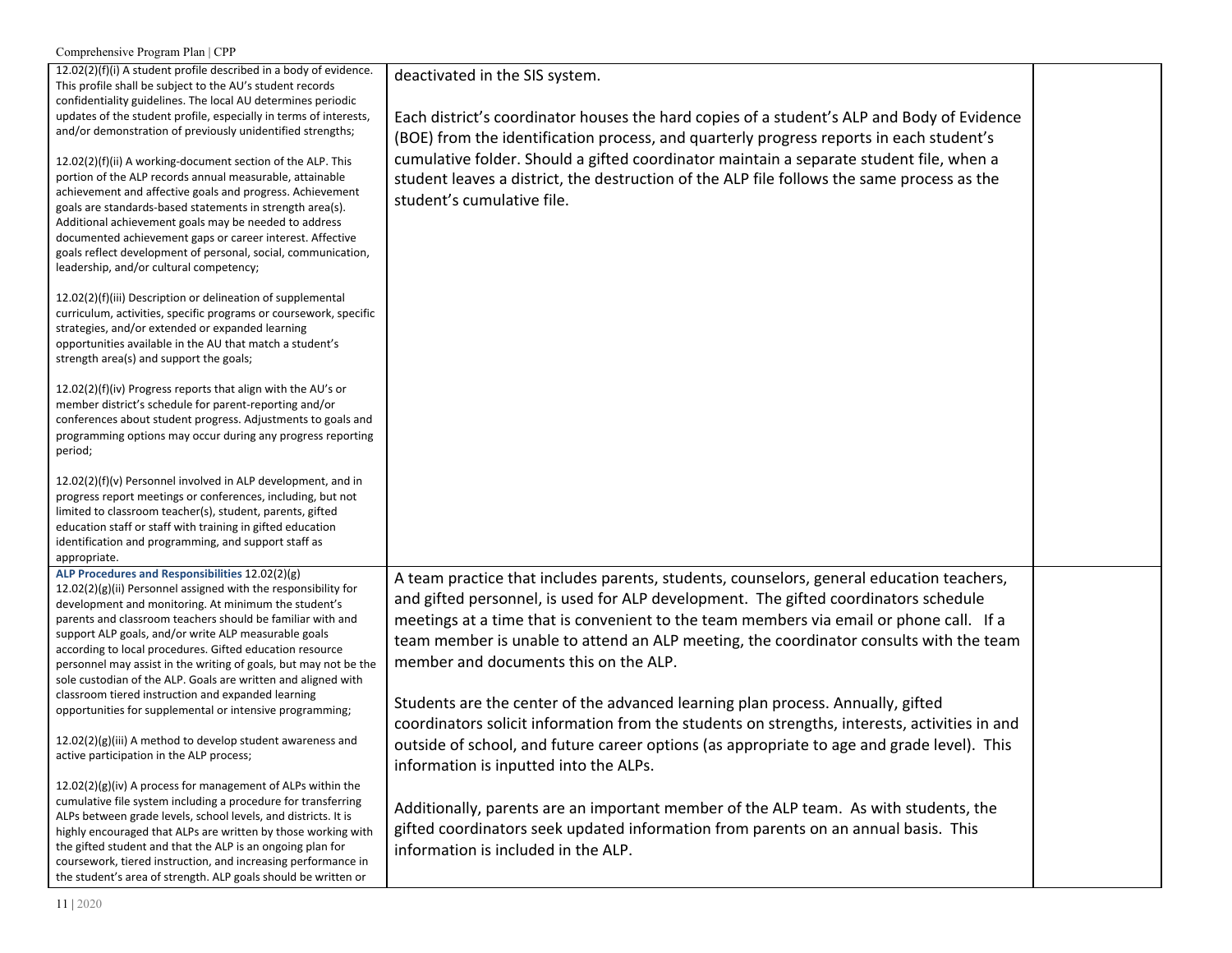reviewed for current relevancy to teachers and students at the beginning of the school year;

 $12.02(2)(g)(v)$  An ALP progress reporting timeline. The review of progress integrates with ongoing conference or reporting periods of the district. It is highly encouraged that ALPs be student-led at the secondary level; and

12.02(2)(g)(vi) A system to show evidence of parent engagement and input in ALP development and in the review of progress. Evidence may include, but is not limited to: signature, electronic signature or checkbox of involvement, checklist, or other assurance supporting the student's growth. If after 3 documented attempts to contact the parents for signature, no parental signature is obtained, school personnel shall continue with ALP implementation and continue to engage parents in the process.

A classroom teacher's involvement in the ALP process is significantly important to the development of an ALP. The process for ALP development has been the responsibility of each district's gifted personnel. Thus, the focus of the gifted coordinators is on developing consistent participation of teachers, both general and special education, for all three districts. The gifted coordinators consult with classroom teachers in person, through emails, via online surveys, or phone calls to ensure they are familiar with and support ALP goals and assist in writing and monitoring the goals.

As the ALP is considered in planning for post-secondary readiness, school counselors are a key participant in secondary ALP meetings. Discussion on concurrent enrollment, honors and AP courses, and internship and/or volunteer options aid in the development of each student's four year plan and ALP goals. The counselors will continue to be a focus for ALP development and updates based on changes in a student's four year plan, career interests, or social/emotional needs. Gifted coordinators and counselors are working towards embedding the ALP into the individual Career and Academic Plan (ICAP).

Along with teacher observations, student and family input on interests, community involvement, and other pertinent information such as state testing results and district benchmark assessments, classroom performance, anecdotal records, and/or classroom observations, recommendations are made on areas of ALP development. This development includes descriptions of supplemental curriculum, differentiation activities for content, process, product, and environment, and extended or expanded opportunities that support goals. An ALP template is utilized by all three districts that include the categories of delivery model, advanced curriculum based options, within class accommodations, grouping for instruction and activities, and accelerations/student placement.

Goals on ALPs are written using the S.M.A.R.T. format: Specific, Measurable, Attainable, Realistic, and Time Bound. ALP goals are written for each student's strength area and for the social/emotional area. The Colorado Academic Standards and NAGC standards are included in the ALP goal section.

Providing updates on progress with ALP goals is an important process. Quarterly progress reports are sent to families for Quarters 2 and 4 at the same time each district schedules report cards.

ALPs will be implemented the fall of each school year. Gifted personnel have a target of 100% completion of ALPs at the end of the first quarter. Students receive gifted services at the start of each school year based on the previous year's ALP and until a new ALP is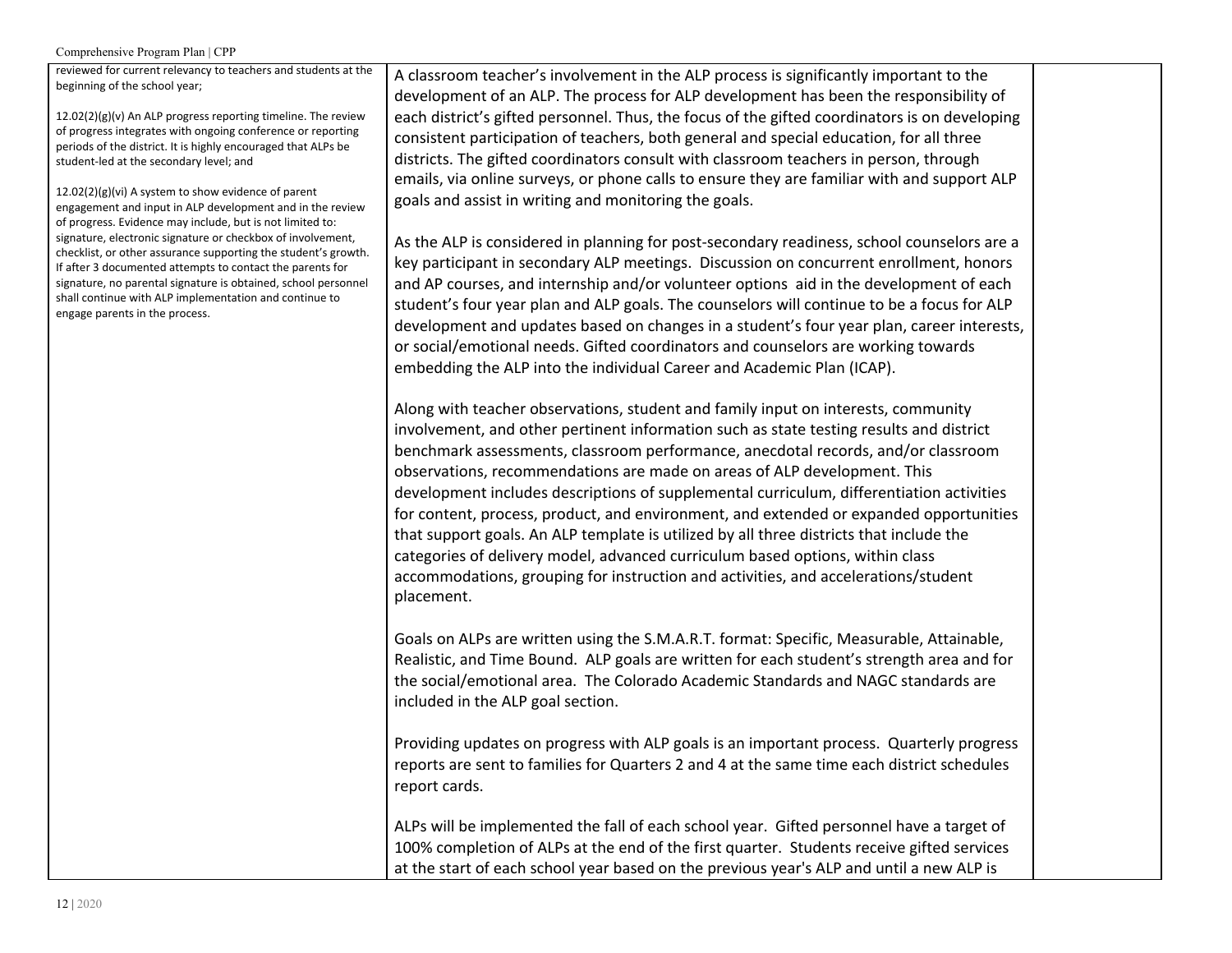|                                                                                                                                                                                                                                                                                                                                                                                                                                                                                                                                                                                                                                                                                              | developed. Classroom teachers are consulted at the beginning of the school year through<br>the development of the ALP.                                                                                                                                                                                                                                                                                                                                                                                                                                                                                                                                                                                                                                                                                         |  |
|----------------------------------------------------------------------------------------------------------------------------------------------------------------------------------------------------------------------------------------------------------------------------------------------------------------------------------------------------------------------------------------------------------------------------------------------------------------------------------------------------------------------------------------------------------------------------------------------------------------------------------------------------------------------------------------------|----------------------------------------------------------------------------------------------------------------------------------------------------------------------------------------------------------------------------------------------------------------------------------------------------------------------------------------------------------------------------------------------------------------------------------------------------------------------------------------------------------------------------------------------------------------------------------------------------------------------------------------------------------------------------------------------------------------------------------------------------------------------------------------------------------------|--|
|                                                                                                                                                                                                                                                                                                                                                                                                                                                                                                                                                                                                                                                                                              | Mt. Evans BOCES will have 100% completion of ALPs by the end of Quarter 1 of each<br>school year or for those transitioning to a new building, ALPs completed by the end of<br>May.                                                                                                                                                                                                                                                                                                                                                                                                                                                                                                                                                                                                                            |  |
| Programming 12.02(2)(h)<br>12.02(2)(h)(i) The program plan shall describe the programming<br>components, options, and strategies that will be implemented<br>by the AU and schools to appropriately address the educational<br>needs of gifted students. Programming shall match the<br>academic strengths and interests of the gifted student. Other<br>educational or affective needs shall be addressed according to<br>the individual student's profile. Programming components,<br>options, and strategies shall include, but need not be limited<br>to:<br>12.02(2)(h)(i)(A) Alignment of the gifted student's assessment<br>data and ALP goals to programming options in the areas of | Gifted services are provided to students, K-12 based on an identification process and a<br>body of evidence. This evidence allows an ALP team to incorporate a student's strengths,<br>interests, and needs in determining the type of delivery for services to create aligned ALP<br>goals. The Mt. Evans BOCES provides a variety of K-12 gifted education programming<br>options that match the strengths, interests, and special needs of the students.<br>Furthermore, student data is reviewed three times a year and along with the progress<br>reports, ALP goals are updated and or revised. This is to ensure that components, options,<br>strategies and evidence and/or concerns on underachievement address the educational<br>needs of gifted students and the use of a problem solving process. |  |
| giftedness;<br>12.02(2)(h)(i)(B) Structures or type of delivery by which gifted<br>students are served at the different school levels (e.g., the<br>general classroom, resource location, small instructional group,<br>and/or pullout for direct and extended instruction aligned to<br>strength area);<br>12.02(2)(h)(i)(C) Support in differentiated instruction and<br>methods (e.g., acceleration, cluster grouping and higher order<br>thinking skills);<br>12.02(2)(h)(i)(D) Affective and guidance support systems (e.g.,                                                                                                                                                            | Currently, programming options are available for the areas of giftedness in reading,<br>writing, creativity, science, and math. World Languages programming is available through<br>online coursework at Red Rocks and through AP World Languages courses at the<br>secondary level. Within the BOCES there are tools to identify students in the areas of<br>social studies and world languages. As the BOCES's definition of gifted services included<br>areas will be developed, i.e., leadership, Visual and Performing Arts, programming options<br>will be expanded to include all areas of giftedness reflected in the definition, and<br>resources and materials will be ordered for each district for use by students, general                                                                        |  |
| social skills training, early college and career planning);<br>$12.02(2)(h)(i)(E)$ Diverse content options provided for gifted<br>students in their areas of strength (e.g., mentorship, Socratic<br>seminars, advanced math, honors courses);<br>12.02(2)(h)(i)(F) The means by which articulation for preschool                                                                                                                                                                                                                                                                                                                                                                            | education teachers and the gifted coordinators.<br>At the elementary level, students are served within the general education classroom using<br>small, flexible grouping with pull out for affective needs, enrichment, and field trips.<br>Acceleration, both whole grade and subject acceleration is utilized. The Iowa Acceleration                                                                                                                                                                                                                                                                                                                                                                                                                                                                         |  |
| (if applicable) through grade 12 is planned and implemented;<br>12.02(2)(h)(i)(G) Pre-collegiate and/or pre-advanced placement<br>support;                                                                                                                                                                                                                                                                                                                                                                                                                                                                                                                                                   | Scale (IAS) is used to determine whether to whole grade accelerate a student. For subject<br>acceleration, the gifted coordinator meets with parents and teachers to review data prior<br>to making the decision to subject accelerate. Flexible and high ability grouping within the<br>classroom, pre and post testing units of study, and curriculum compacting are the                                                                                                                                                                                                                                                                                                                                                                                                                                     |  |
| 12.02(2)(h)(i)(H) ALP development and reviews conducted<br>through the collaborative efforts of the teacher(s), other school<br>personnel (as needed), parents and the student (as<br>appropriate);                                                                                                                                                                                                                                                                                                                                                                                                                                                                                          | mainstays for delivery of services. Enrichment activities may also be provided which<br>include in-class and out-of-class activities. To expand differentiation opportunities for<br>gifted learners, there will be a focus on building co-teaching opportunities with                                                                                                                                                                                                                                                                                                                                                                                                                                                                                                                                         |  |
| 12.02(2)(h)(i)(l) Post-secondary options available to gifted<br>students.<br>13   2020                                                                                                                                                                                                                                                                                                                                                                                                                                                                                                                                                                                                       | elementary teachers using the Primary Education Thinking Skills Curriculum.                                                                                                                                                                                                                                                                                                                                                                                                                                                                                                                                                                                                                                                                                                                                    |  |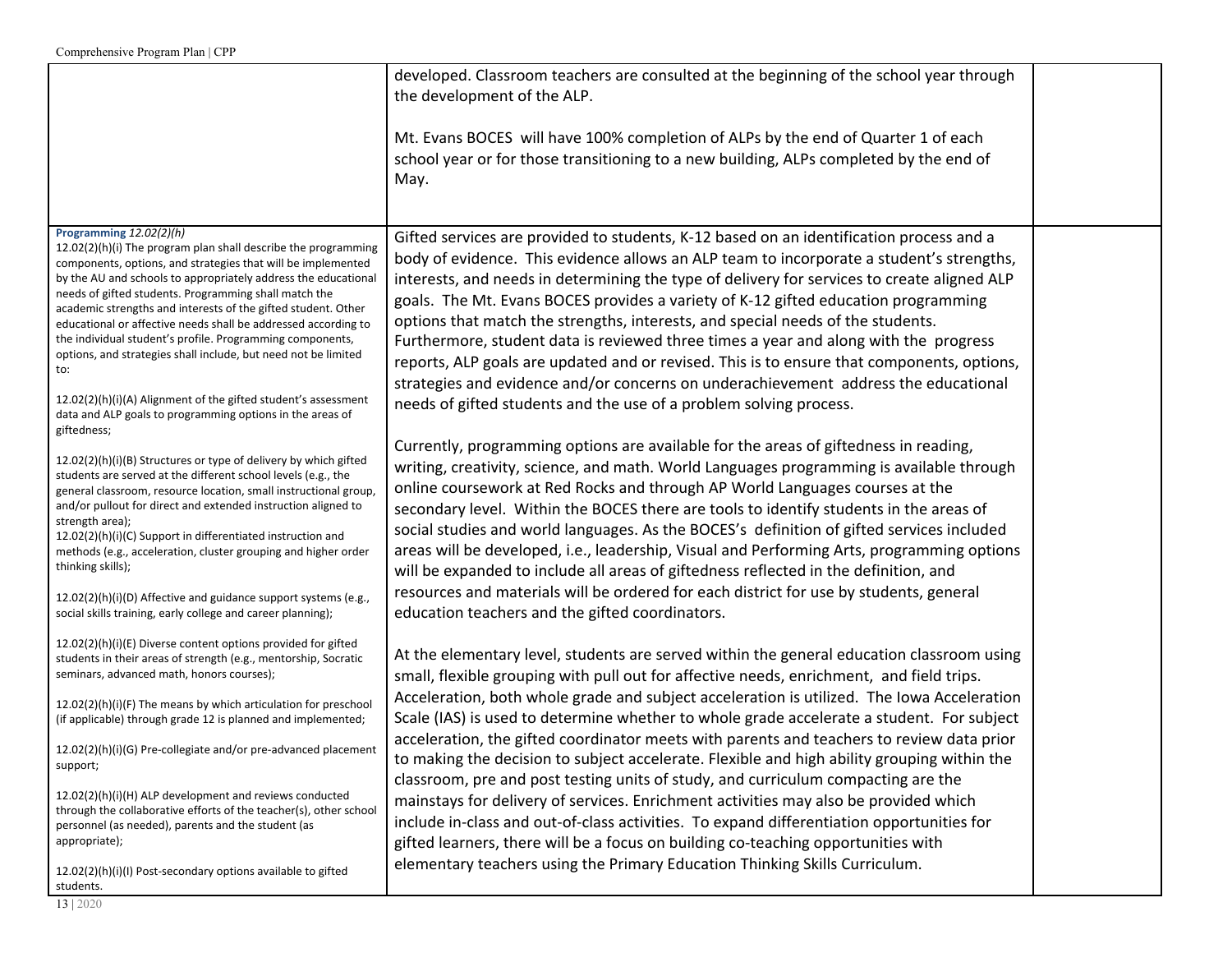12.02(2)(h)(i)(J) Concurrent enrollment opportunities, if indicated by a gifted child's ALP or ICAP. To be considered in an ALP, the AU shall consider the student's need for appropriate concurrent enrollment, available options, funding, and requirement for administrative approval.

12.02(2)(h)(ii) Students identified with exceptional ability require provisions to develop the areas of strength over time. When underachievement and/or motivational issues are observed behaviors in a gifted student, the ALP team, child study team, or review team shall problem solve in collaboration with the family, the student, and appropriate staff.

For middle school students, acceleration, both whole grade and subject acceleration is also utilized. Other available programming options are honor courses, genius hour, passion projects, flexible grouping within classrooms, pre/post testing, and compacting curriculum. Enrichment activities may also be provided which include in-class (co teaching opportunities with general and gifted educators) and out-of-class activities using varied enrichment resources, including community resources and the use of field trips. Middle School students also have social emotional pull out groups either semi-weekly or monthly.

At the high school level, options for gifted programming include advanced placement (AP) before 11<sup>th</sup> grade and honors courses, post-secondary enrollment options, volunteering, internships, subject level acceleration, and affective education consultation and/or pull out groups. The gifted coordinators work closely with the middle and high school counselors to ensure that pre-collegiate and/or pre-advanced placement support is available. Enrichment activities may also be provided which include in-class and out-of-class activities, including field trips and community outings, using enrichment resources and materials. For the secondary students, there is an emphasis on workforce readiness planning discussions during ALP meetings. With counselor's input, options are discussed for coursework, especially those available through concurrent enrollment, and the development of a four year plan that is included and reviewed annually within the ALP. Students have the option to take face-to-face and/or online college classes, in addition to those provided by each district. Programming for affective needs may involve college and career planning. Students are consulted as to potential resources for affective needs and topics of interest.

The district gifted coordinators are working to provide more co-teaching and push in support for classroom teachers and working to build differentiated instruction and methods within the general education classrooms. The gifted coordinators provide push in support with K, 1st, and 2nd grade elementary teachers on problem solving activities.

Mt. Evans BOCES will provide resources, push in support, provide professional development mini courses either online or face-to-face and an online bank of resources, and print resources to support general education teachers' growth in differentiated methods and strategies for gifted learners, K-12. All three districts are implementing the use of depth and complexity at varying levels of capacity. Use of an online program to provide for adjustments to pacing and to differentiate ELA and math content is available for gifted learners and those learners on strength-based intervention plans.

For the gifted areas of creativity, leadership, visual arts, performing arts, and music, programming options and resources need to be studied, adopted, and implemented.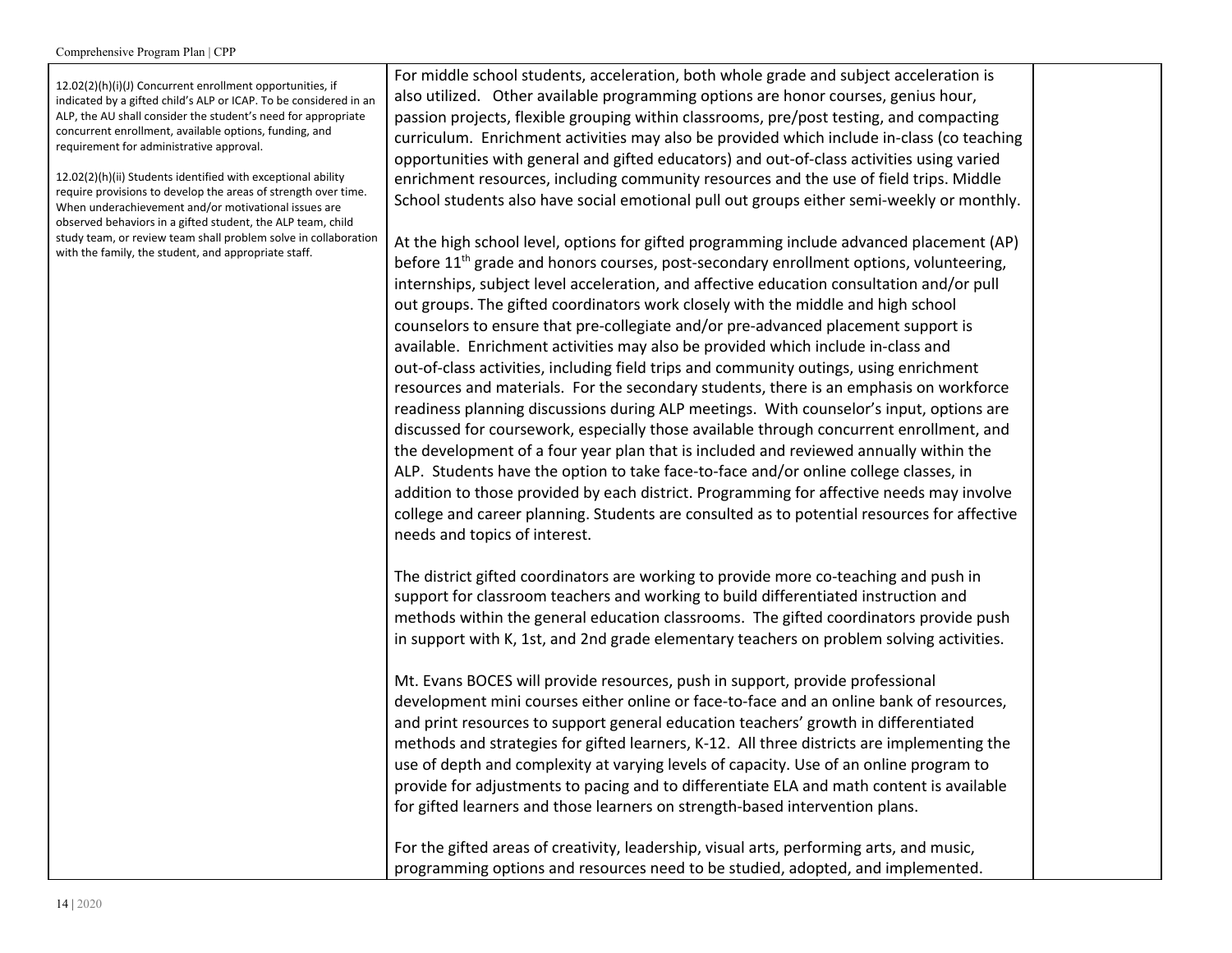| <b>Mt Evans BOCES Programming Options</b> |                                                                                                                                                                                                                                          |
|-------------------------------------------|------------------------------------------------------------------------------------------------------------------------------------------------------------------------------------------------------------------------------------------|
| Delivery Model                            | <b>General Education Classroom with:</b><br>Consult/Coaching<br>Co Teaching (daily, weekly)<br>Pull Out (weekly, semi-monthly, or monthly)                                                                                               |
| <b>Advanced Curriculum Based Options</b>  | Advanced Class (es)in Area of Identification<br><b>Advanced Elective Class</b><br><b>Advanced Online Class</b><br><b>Advanced Skill Development Class</b><br><b>Honors Class</b><br><b>Genius Hour</b><br><b>Passion Projects</b>        |
| <b>Within Class Accommodations</b>        | Accommodations for Strength Area(s)<br>Accommodations for Need Area(s)<br>Alternative instructional Strategies<br>Compacting<br>Pre Assess/Post Assess                                                                                   |
| Grouping for Instruction and Activities   | Ability/Achievement Grouping<br>Multi-age Grouping<br>Flexible Grouping within the Classroom                                                                                                                                             |
| <b>Acceleration/Student Placement</b>     | Advanced Placement before 11 <sup>th</sup> Grade<br><b>Content Acceleration</b><br>Early Entrance to K/1st grade<br><b>Early Graduation</b><br>Post-Secondary Enrollment Options (PSEO)<br><b>Whole Grade Acceleration</b><br>Compacting |
| <b>Affective Programming</b>              | Personal Competence<br>Social Competence<br>Leadership Dispositions                                                                                                                                                                      |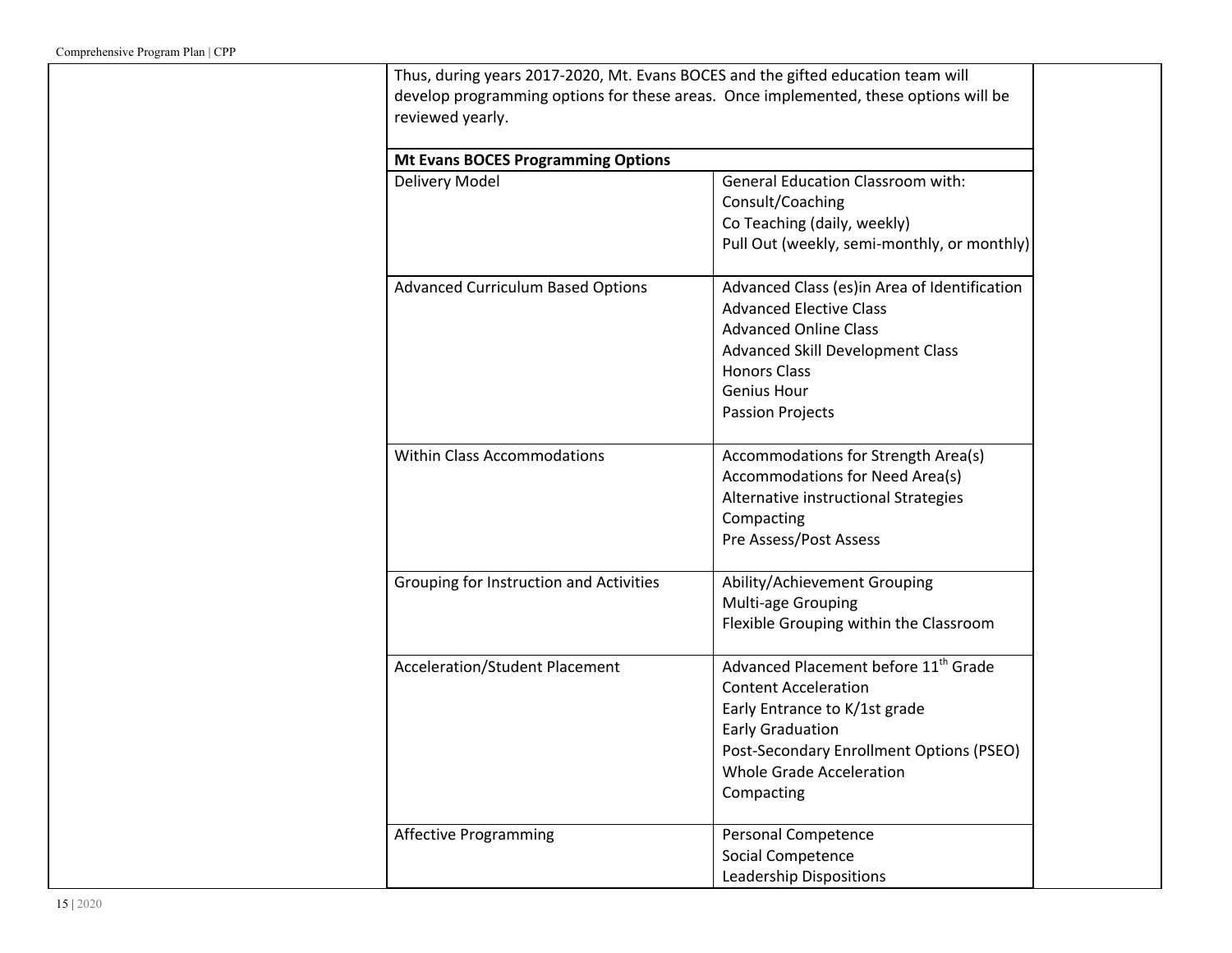|                                                                                                                                                                                                                                                                                                                                                                                                                                                                                                                                                                                                                                                                                                                                                                                                                                                                                                                                                                                                                                                                                                  | <b>Cultural Competence</b><br><b>Communication Competence</b><br><b>Post Secondary Planning</b>                                                                                                                                                                                                                                                                                                                                                                                                                                                                                                                                                                                                                                                                                                                                                                                                                                                                                                                                                                                                                                                 |  |
|--------------------------------------------------------------------------------------------------------------------------------------------------------------------------------------------------------------------------------------------------------------------------------------------------------------------------------------------------------------------------------------------------------------------------------------------------------------------------------------------------------------------------------------------------------------------------------------------------------------------------------------------------------------------------------------------------------------------------------------------------------------------------------------------------------------------------------------------------------------------------------------------------------------------------------------------------------------------------------------------------------------------------------------------------------------------------------------------------|-------------------------------------------------------------------------------------------------------------------------------------------------------------------------------------------------------------------------------------------------------------------------------------------------------------------------------------------------------------------------------------------------------------------------------------------------------------------------------------------------------------------------------------------------------------------------------------------------------------------------------------------------------------------------------------------------------------------------------------------------------------------------------------------------------------------------------------------------------------------------------------------------------------------------------------------------------------------------------------------------------------------------------------------------------------------------------------------------------------------------------------------------|--|
| Evaluation and Accountability Procedures 12.02(2)(i)<br>The comprehensive program plan shall describe the AU's<br>procedures for evaluation and accountability including, but not<br>limited to:<br>12.02(2)(i)(i) Unified improvement plan addendum methods by<br>which gifted student performance is monitored and measured<br>for continual learning progress and how such methods align<br>with the state accreditation process (e.g., annual UIP gifted<br>education addendum, multi-district/BOCES summary,<br>intervention progress monitoring data sources, ALP goals, and<br>performance, district, and/or state assessment data). These<br>methods include UIP elements such as annual gifted student<br>performance target(s) and an action plan to meet the target(s)<br>and a timeline to report on progress toward targets;<br>12.02(2)(i)(ii) Methods by which student affective growth is<br>monitored and measured for continual development (e.g.,<br>rubrics for personal journals and anecdotal data, student<br>surveys, demonstration of self-advocacy, and student career | Annually, each district will develop their district gifted Unified improvement Plan (UIP)<br>addendum with stakeholder input. Within the UIP, gifted student achievement and<br>growth data are disaggregated for reporting and are available for stakeholder review on<br>the BOCES web site. Gifted student performance is monitored and measured through an<br>annual review of state assessment data for performance, growth, participation rates, and<br>annual graduation rates. These methods align with the state's accreditation process. In<br>addition, quarter 2 and 4 progress reports on ALP goals, including the affective goal, and a<br>review of district benchmark assessments three times a year provide information on gifted<br>student performance and potential next steps. ALP data is provided to parents, teachers,<br>and the students.<br>The gifted program self-evaluation will include a thorough review of gifted services<br>including periodic feedback and review from stakeholders. This self-evaluation will include<br>a review of gifted policy, goals, identification process, programming components, |  |
| and/or college plans);<br>12.02(2)(i)(iii) Methods for ensuring that gifted student<br>performance (achievement and growth) and reporting are<br>consistent with state accreditation and accountability<br>requirements (i.e., disaggregation of state assessment data for<br>gifted students, identification of discrepancies in the data, goal<br>setting and demonstration of achievement and growth); and<br>12.02(2)(i)(iv) Methods for self-evaluation of the gifted<br>program including a schedule for periodic feedback and review<br>(e.g., review of gifted policy, goals, identification process,<br>programming components, personnel, budget and reporting<br>practices, and the impact of gifted programming on student<br>achievement and progress); and<br>12.02(2)(i)(v) Methods by which parents, educators, and other<br>required persons are informed about the methods described in                                                                                                                                                                                        | personnel, budget and reporting practices, and the impact of gifted programming on<br>student achievement. Stakeholders will be informed of the methods for program<br>evaluation.                                                                                                                                                                                                                                                                                                                                                                                                                                                                                                                                                                                                                                                                                                                                                                                                                                                                                                                                                              |  |
| 12.02(2)(i)(i-iv) above.<br>Personnel 12.02(2)(j)<br>12.02(2)(i)(i) The program plan shall describe the personnel<br>who provide instruction, counseling, coordination and other<br>programming for gifted students. Personnel shall be<br>knowledgeable in the characteristics, differentiated<br>instructional methods and competencies in the special<br>education of gifted students. Qualified personnel with<br>endorsement or an advanced degree in gifted education are<br>preferred in specific programs and classrooms consisting of                                                                                                                                                                                                                                                                                                                                                                                                                                                                                                                                                   | The Assistant Director/Director for the Mt Evans BOCES oversees gifted services within the<br>three districts. The Assistant Director/Director, with collaboration from the district gifted<br>personnel and feedback from the Superintendent's, develops the program plan.<br>Furthermore the Assistant Director/Director monitors and administers the gifted program<br>and management of the comprehensive plan. As each district supports gifted education,<br>gifted coordinators, with the support of classroom teachers and parents, ensure that                                                                                                                                                                                                                                                                                                                                                                                                                                                                                                                                                                                         |  |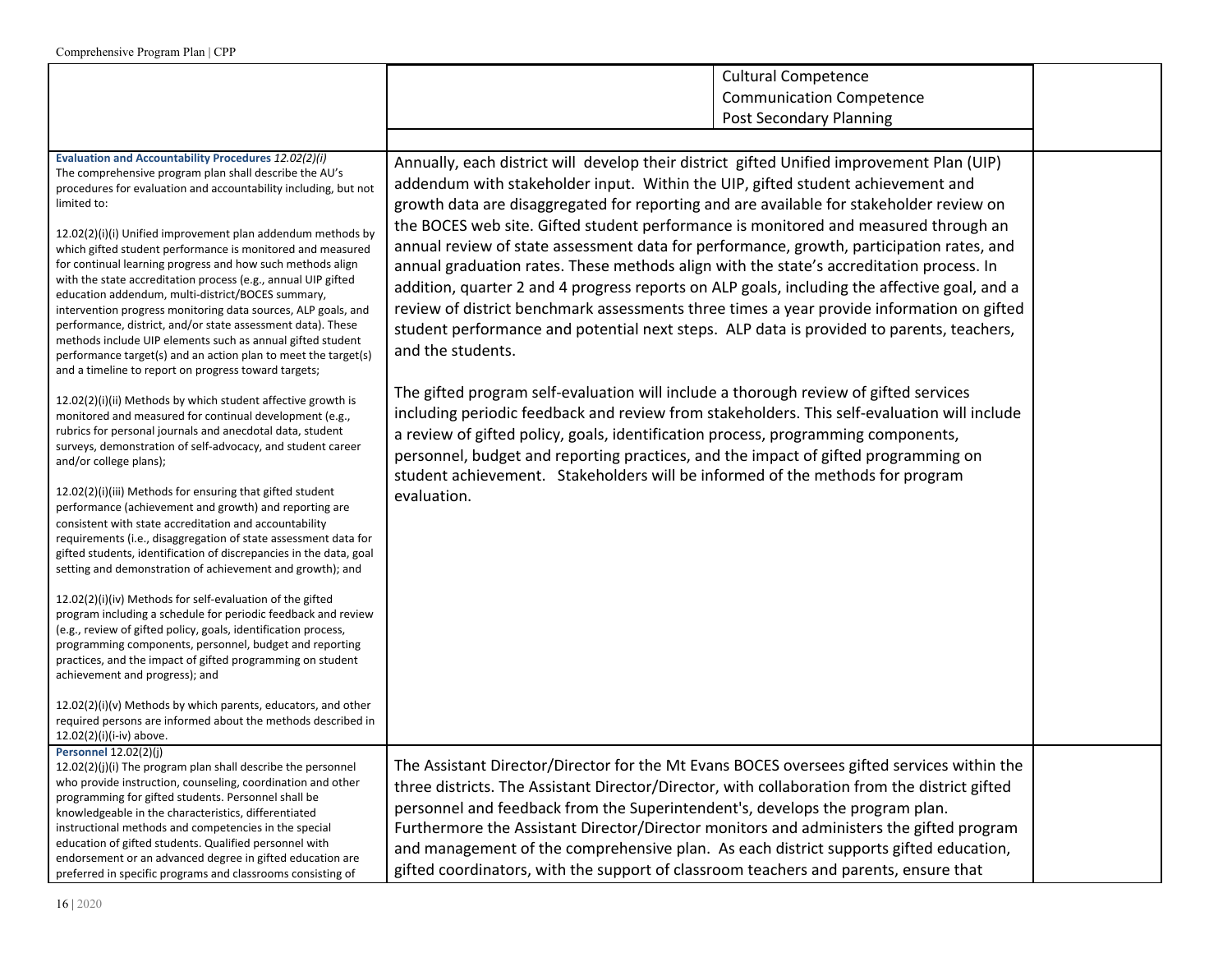mainly gifted students. Beginning with the 2010-2011 school year, every AU shall employ or contract with a person who is responsible for:

12.02(2)(j)(i)(A) Management of the program plan;

12.02(2)(j)(i)(B) Professional development activities, the purposes of which are:

12.02(2)(j)(i)(B)(I) To improve and enhance the skills, knowledge and expertise of teachers and other personnel who provide instruction and other supportive services to gifted students; and

12.02(2)(j)(i)(B)(II) To increase, to the extent practicable, the number of qualified personnel providing instruction to gifted students.

12.02(2)(j)(ii) The AU shall make good faith effort to hire and retain on at least a halftime basis one qualified person to administer and monitor the implementation of the AU's gifted program.

12.02(2)(j)(iii) Administrative units should consider employing sufficient personnel for ALP writing and monitoring, and differentiated instruction for gifted students.

12.02(2)(j)(iv) Administrative units should collaborate with universities and colleges for the development of qualified personnel.

12.02(2)(j)(v) Personnel responsible for the instruction and learning of gifted students in core academic areas must meet the requirements under federal law for highly qualified teachers.

12.02(2)(j)(vi) Paraprofessionals may serve in supportive roles, but may not be the sole instructional provider, nor may such paraprofessionals be funded using state gifted education funds.

12.02(2)(j)(vii) The program plan shall also indicate the content of and means by which the AU supports the acquisition and/or improvement of the knowledge and competencies of personnel through appropriate professional development relating to the instruction, programming and counseling for gifted students. (e.g., induction and in-service programs, job-embedded training and coaching, gifted education workshops or institutes and college coursework). Key topics should include, but need not be limited to, gifted characteristics and myths, differentiated instruction, affective needs, counseling, content instructional options and advanced curricular strategies (e.g., higher order thinking strategies).

appropriate services are provided to each gifted student by the gifted coordinators and classroom teachers (paraprofessionals are not utilized for gifted programming).

District coordinators conduct screenings, share information form professional development training, facilitate social-emotional and project-based activities, and are responsible for ALP creation and development.

Mt. Evans BOCES is committed to having licensed and endorsed staff for gifted education within each district. The Gifted Coordinators from Clear Creek, Gilpin County, and Platte Canyon School Districts all hold a gifted endorsement. Should new coordinators be hired, each coordinator will have a plan, after consultation with the Assistant Director/Director and collaboration with universities and college support, for obtaining their endorsement in gifted education. This will be reviewed on an annual basis.

Conferences and trainings, such as Depth & Complexity and the Colorado Association for Gifted and Talented conferences, book studies, professional development offered by the BOCES and/or gifted coordinators, and the availability of the online modules through the Colorado Department of Education provide opportunities for professional development to improve skills of gifted personnel, teachers, and parents to address the needs of gifted learners, consistently occur in the BOCES.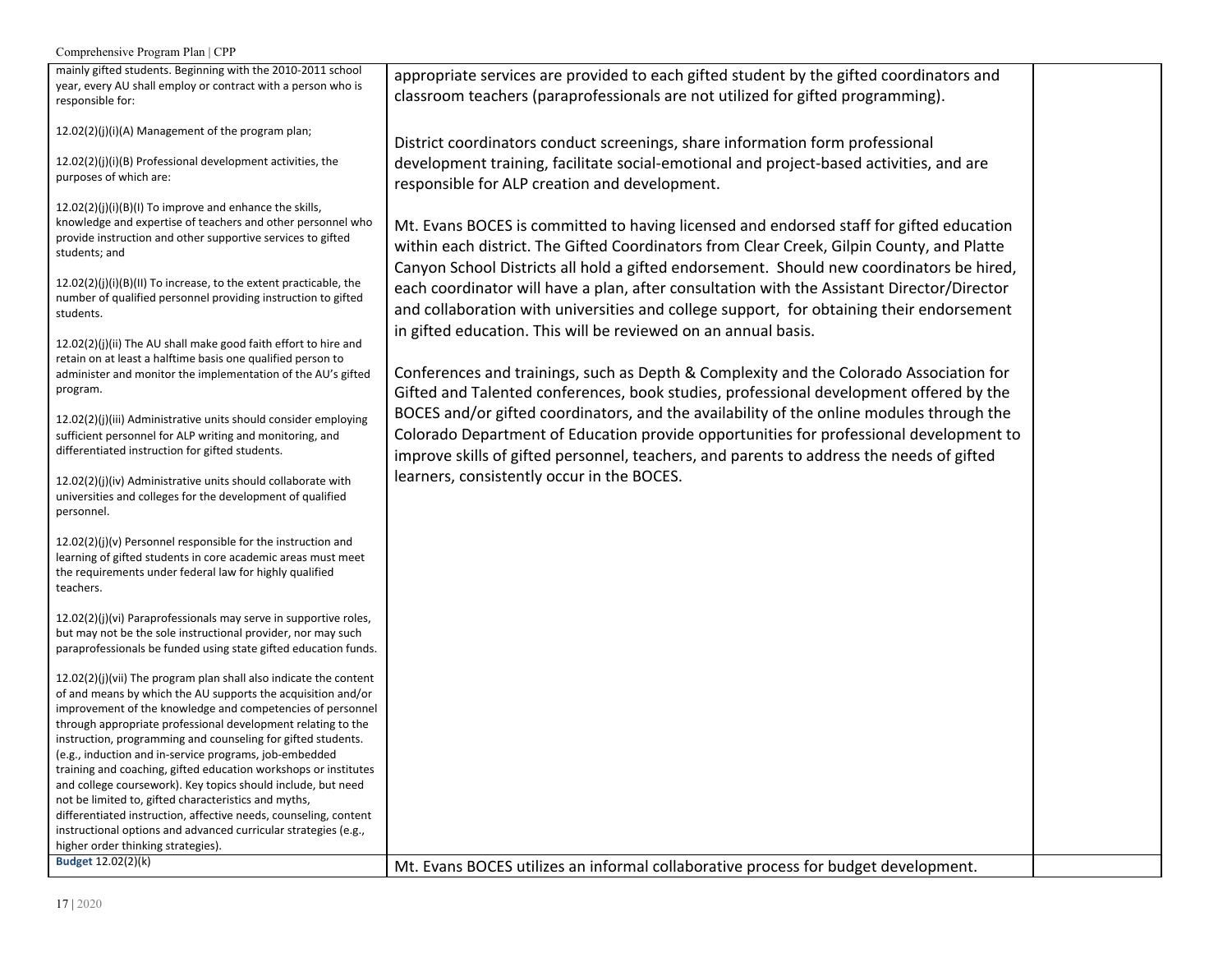| $12.02(2)(k)(i)$ The AU shall include in the annual plan a budget |
|-------------------------------------------------------------------|
| for gifted education which reflects the collaborative efforts of  |
| the AU and cost of implementing the program elements and          |
| the student goals stated in the annual comprehensive program      |
| plan. The budget shall detail the funding committed by the AU     |
| and funding requested from the Department. Funding                |
| committed by the AU shall be an amount determined by the          |
| AU to contribute towards the AU's gifted student education        |
| program described in the AU's program plan. Funds requested       |
| from the Department may be used for:                              |
|                                                                   |

12.02(2)(k)(i)(A) Salaries for appropriately licensed and endorsed personnel primarily serving gifted students (e.g., gifted education directors, coordinators, resource teachers, counselors and teachers of gifted classrooms);

12.02(2)(k)(i)(B) Professional development and training relating to gifted education;

12.02(2)(k)(i)(C) Programming options and school counseling or affective guidance specific to gifted students and their ALPs ;

12.02(2)(k)(i)(D) Materials used in instructional programming for gifted education; and

12.02(2)(k)(i)(E) Administrative costs (classified or grant fiscal staff), technology, and equipment necessary for the education of gifted students up to ten percent for any one of these limited expenditures, and, not to collectively exceed twenty percent of the total amount requested from the Department.

12.02(2)(k)(ii) Administrative units may contract with other AUs to establish and maintain gifted student programs (e.g., art, music, online coursework, and counseling) for the education of gifted children, sharing costs of student programing in accordance with terms of a contract. This action is optional based upon available AU resources, and subject to AU discretion. An AU with less than six children who need a particular program may purchase services from one or more AUs that provide the appropriate gifted education program for individual or groups of gifted students. Gifted education personnel in these AUs shall collaborate on the content and monitoring of such contracts.

**Record Keeping** *12.05(1)* Financial records shall be kept in accordance with generally accepted principles of governmental accounting. Recommended accounting principles are listed in the Financial Policies and Procedures Handbook.

12.05(2) **Inventory**

An inventory shall be maintained of all equipment for which funding was received. These records shall be maintained throughout the useful life of the equipment.

Meetings will be held in August with each district's superintendent, the BOCES Executive Director and Assistant Director of Gifted Education, and the district Gifted Coordinator to review progress on targets and align the budget with needs. At this time, Mt. Evans BOCES does not contract with Administrative Units (AUs) to establish and maintain gifted programming except that the BOCES uses the HB1345 grant money to fund the part time gifted coordinator positions within each district.

Gifted budget development beginning 2020-21:

- Moving forward, districts will budget for and pay for their own district-related gifted expenses (field trips, conference fees, materials, etc.) Districts still have carryover money to spend for these purposes.
- Each year BOCES will pay for CogAt testing for each district

When the BOCES has an Assistant Director, state gifted funds are used for the assistant director of gifted education salary and benefits. The role of the assistant director is to oversee gifted services within each member district. This includes a review of ALPs, the development and implementation of identification criteria and programming options, supporting all stakeholders, and ensuring services are supporting each student's growth. The Director will take over this responsibility if the assistant director position is cut for any reason.

You may simply check "yes" if you follow these procedures. If you do not, please explain.

■ Yes